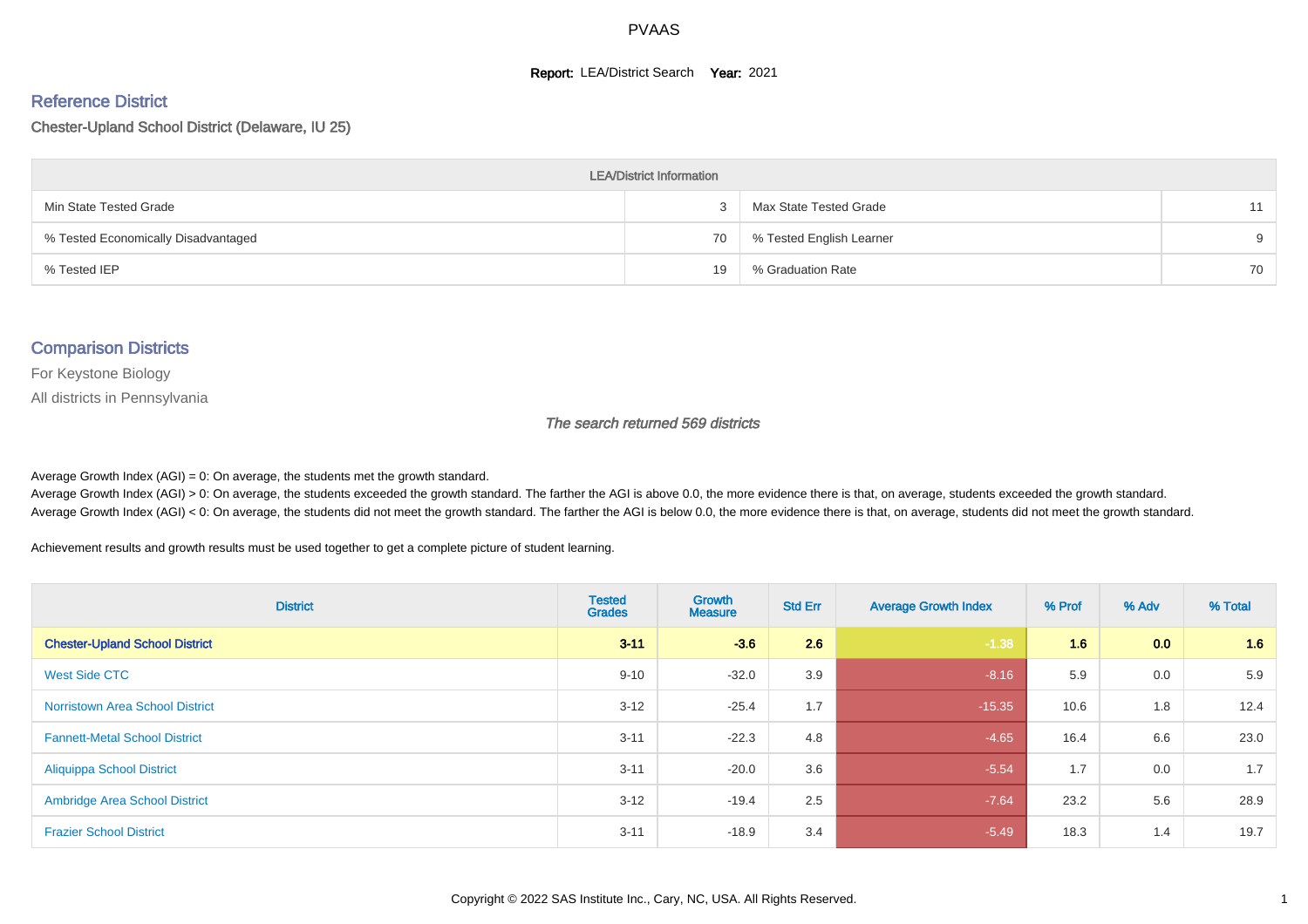| <b>District</b>                                    | <b>Tested</b><br><b>Grades</b> | <b>Growth</b><br><b>Measure</b> | <b>Std Err</b> | <b>Average Growth Index</b> | % Prof | % Adv   | % Total |
|----------------------------------------------------|--------------------------------|---------------------------------|----------------|-----------------------------|--------|---------|---------|
| <b>Chester-Upland School District</b>              | $3 - 11$                       | $-3.6$                          | 2.6            | $-1.38$                     | 1.6    | 0.0     | 1.6     |
| <b>Big Beaver Falls Area School District</b>       | $3 - 11$                       | $-17.9$                         | 2.8            | $-6.27$                     | 9.4    | 2.8     | 12.2    |
| <b>Muhlenberg School District</b>                  | $3 - 10$                       | $-17.8$                         | 1.9            | $-9.34$                     | 12.4   | 4.6     | 17.0    |
| <b>York City School District</b>                   | $3-12$                         | $-17.7$                         | 1.8            | $-10.05$                    | 3.2    | 0.7     | 3.9     |
| <b>Cheltenham School District</b>                  | $3 - 11$                       | $-17.6$                         | 2.0            | $-8.74$                     | 24.4   | 8.3     | 32.6    |
| Imhotep Institute Charter High School              | $9 - 11$                       | $-17.6$                         | 5.8            | $-3.03$                     | 15.4   | 0.0     | 15.4    |
| <b>Williamsburg Community School District</b>      | $3 - 11$                       | $-16.9$                         | 4.1            | $-4.14$                     | 22.4   | $0.0\,$ | 22.4    |
| <b>Allentown City School District</b>              | $3 - 12$                       | $-16.9$                         | 1.4            | $-12.37$                    | 5.9    | 0.4     | 6.3     |
| <b>Chartiers-Houston School District</b>           | $3 - 10$                       | $-16.5$                         | 3.5            | $-4.79$                     | 26.3   | 6.6     | 32.9    |
| Meyersdale Area School District                    | $3 - 11$                       | $-16.1$                         | 3.3            | $-4.94$                     | 20.3   | 5.8     | 26.1    |
| <b>Washington School District</b>                  | $3 - 11$                       | $-15.9$                         | 2.9            | $-5.44$                     | 12.9   | 1.7     | 14.7    |
| <b>North Hills School District</b>                 | $3 - 11$                       | $-15.8$                         | 1.8            | $-8.84$                     | 26.4   | 19.8    | 46.2    |
| La Academia Partnership Charter School             | $6 - 11$                       | $-15.5$                         | 5.7            | $-2.70$                     | 2.3    | 0.0     | 2.3     |
| <b>Turkeyfoot Valley Area School District</b>      | $3 - 12$                       | $-15.4$                         | 5.8            | $-2.66$                     | 3.8    | $3.8\,$ | 7.6     |
| <b>Lincoln Park Performing Arts Charter School</b> | $7 - 11$                       | $-14.9$                         | 2.7            | $-5.45$                     | 39.3   | 8.9     | 48.2    |
| Philadelphia Academy Charter School                | $3 - 11$                       | $-14.7$                         | 2.7            | $-5.42$                     | 21.6   | 3.9     | 25.5    |
| <b>Hanover Area School District</b>                | $3 - 11$                       | $-14.7$                         | 4.7            | $-3.13$                     | 12.1   | 3.0     | 15.2    |
| <b>Executive Education Academy Charter School</b>  | $3 - 10$                       | $-14.6$                         | 3.0            | $-4.81$                     | 8.5    | $1.2$   | 9.8     |
| <b>Shade-Central City School District</b>          | $3 - 11$                       | $-14.6$                         | 4.0            | $-3.68$                     | 9.6    | 0.0     | 9.6     |
| <b>Northwestern School District</b>                | $3 - 11$                       | $-14.6$                         | 3.2            | $-4.51$                     | 32.5   | 13.7    | 46.2    |
| <b>Butler Area School District</b>                 | $3 - 11$                       | $-14.1$                         | 1.5            | $-9.60$                     | 26.4   | 11.1    | 37.5    |
| <b>Greater Latrobe School District</b>             | $3 - 11$                       | $-14.1$                         | 2.0            | $-7.14$                     | 41.0   | 12.6    | 53.6    |
| <b>California Area School District</b>             | $3 - 10$                       | $-13.7$                         | 4.5            | $-3.06$                     | 41.7   | 16.7    | 58.3    |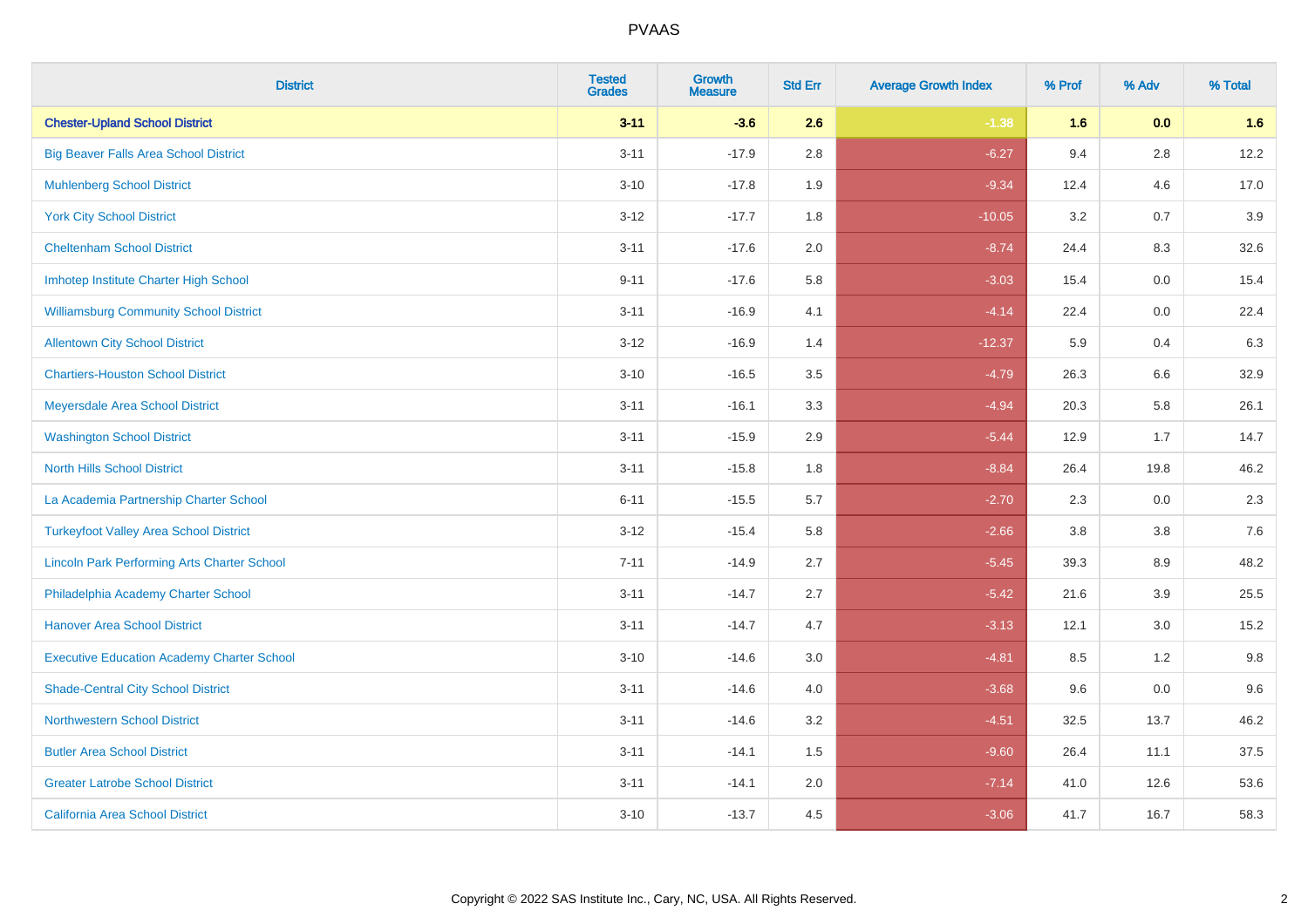| <b>District</b>                                | <b>Tested</b><br><b>Grades</b> | <b>Growth</b><br><b>Measure</b> | <b>Std Err</b> | <b>Average Growth Index</b> | % Prof | % Adv   | % Total |
|------------------------------------------------|--------------------------------|---------------------------------|----------------|-----------------------------|--------|---------|---------|
| <b>Chester-Upland School District</b>          | $3 - 11$                       | $-3.6$                          | 2.6            | $-1.38$                     | 1.6    | 0.0     | 1.6     |
| <b>New Castle Area School District</b>         | $3 - 12$                       | $-13.6$                         | 2.3            | $-5.99$                     | 17.6   | 2.0     | 19.5    |
| <b>Central Fulton School District</b>          | $3 - 11$                       | $-13.3$                         | 3.2            | $-4.20$                     | 18.1   | 9.7     | 27.8    |
| <b>Panther Valley School District</b>          | $3-12$                         | $-13.3$                         | 3.2            | $-4.10$                     | 31.5   | 4.1     | 35.6    |
| <b>Greenville Area School District</b>         | $3 - 11$                       | $-13.2$                         | 3.0            | $-4.45$                     | 32.1   | 4.6     | 36.7    |
| Morrisville Borough School District            | $3 - 11$                       | $-13.1$                         | 3.7            | $-3.52$                     | 4.9    | 1.6     | 6.6     |
| <b>Tussey Mountain School District</b>         | $3 - 12$                       | $-13.0$                         | 3.3            | $-3.93$                     | 11.1   | $3.2\,$ | 14.3    |
| <b>Riverview School District</b>               | $3 - 11$                       | $-13.0$                         | 4.0            | $-3.29$                     | 43.1   | 7.8     | 51.0    |
| <b>Pittsburgh School District</b>              | $3 - 11$                       | $-13.0$                         | 1.1            | $-12.25$                    | 16.1   | 6.5     | 22.6    |
| <b>Tacony Academy Charter School</b>           | $3 - 11$                       | $-12.9$                         | 3.3            | $-3.90$                     | 8.6    | 1.4     | 10.0    |
| <b>Central Cambria School District</b>         | $3 - 11$                       | $-12.7$                         | 2.3            | $-5.61$                     | 19.4   | 7.4     | 26.9    |
| <b>Neshannock Township School District</b>     | $3 - 10$                       | $-12.5$                         | 2.7            | $-4.73$                     | 29.0   | 13.0    | 42.0    |
| <b>Ellwood City Area School District</b>       | $3 - 11$                       | $-12.5$                         | 3.1            | $-4.00$                     | 26.7   | 8.7     | 35.4    |
| <b>Southmoreland School District</b>           | $3 - 11$                       | $-12.5$                         | 3.1            | $-4.04$                     | 33.3   | 15.5    | 48.8    |
| <b>Wilkes-Barre Area School District</b>       | $3 - 11$                       | $-12.4$                         | 2.4            | $-5.18$                     | 14.2   | 3.7     | 17.9    |
| <b>Hanover Public School District</b>          | $3 - 11$                       | $-12.4$                         | 2.7            | $-4.50$                     | 22.7   | 6.2     | 28.9    |
| <b>Girard School District</b>                  | $3 - 11$                       | $-12.3$                         | 2.6            | $-4.76$                     | 29.7   | 18.9    | 48.6    |
| <b>Dunmore School District</b>                 | $3 - 11$                       | $-12.2$                         | 2.7            | $-4.51$                     | 15.0   | 5.3     | 20.4    |
| <b>Mcguffey School District</b>                | $3 - 11$                       | $-12.1$                         | 3.0            | $-4.06$                     | 12.8   | 5.9     | 18.6    |
| Jefferson-Morgan School District               | $3 - 10$                       | $-12.0$                         | 3.9            | $-3.09$                     | 28.6   | 6.1     | 34.7    |
| West Mifflin Area School District              | $3-12$                         | $-11.9$                         | 2.5            | $-4.77$                     | 15.9   | 4.0     | 19.9    |
| <b>Windber Area School District</b>            | $3 - 11$                       | $-11.9$                         | 3.0            | $-3.94$                     | 41.0   | 10.3    | 51.3    |
| Lehigh Valley Charter High School For The Arts | $9 - 10$                       | $-11.8$                         | 2.5            | $-4.76$                     | 28.9   | 5.7     | 34.6    |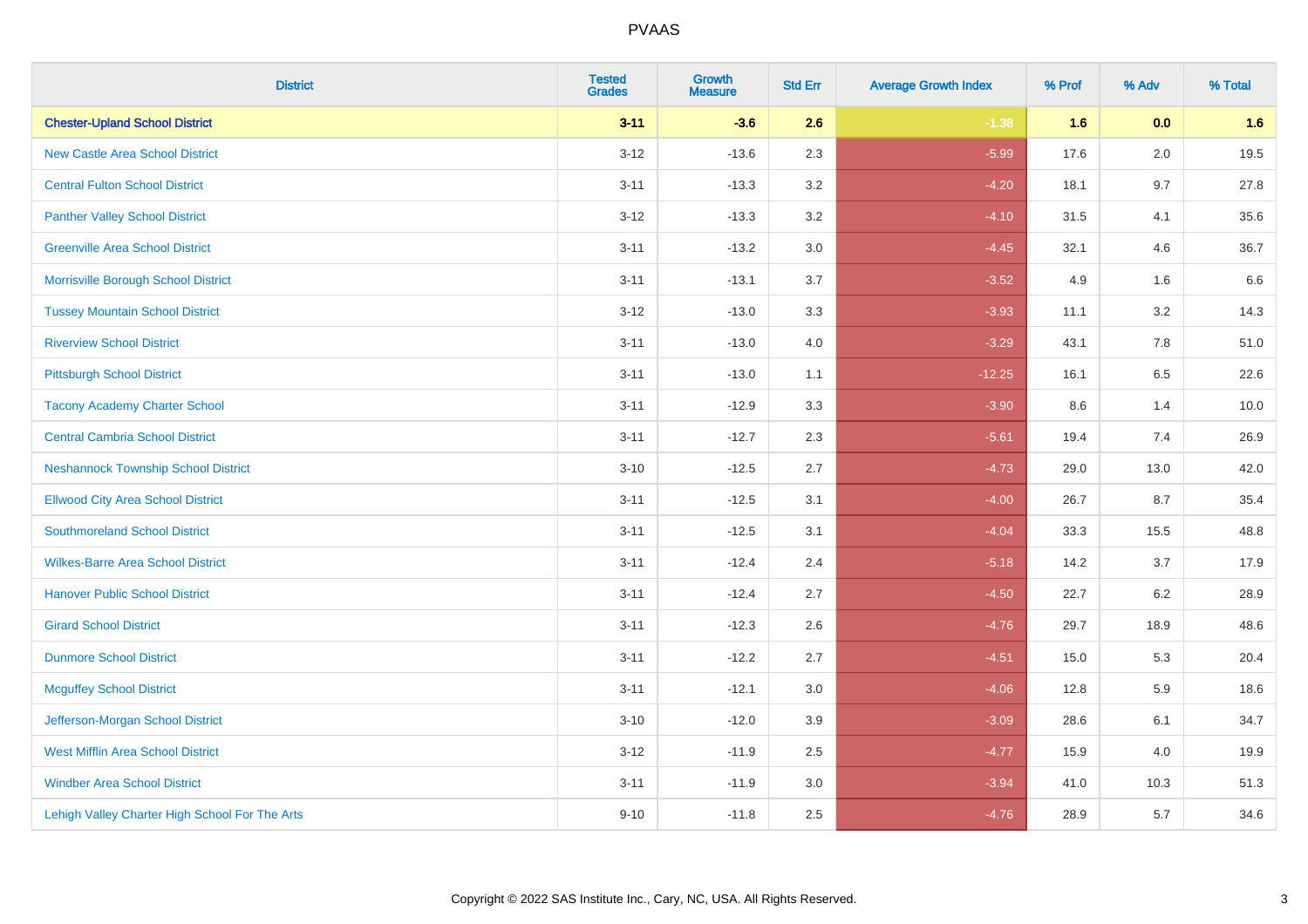| <b>District</b>                               | <b>Tested</b><br><b>Grades</b> | <b>Growth</b><br><b>Measure</b> | <b>Std Err</b> | <b>Average Growth Index</b> | % Prof | % Adv   | % Total |
|-----------------------------------------------|--------------------------------|---------------------------------|----------------|-----------------------------|--------|---------|---------|
| <b>Chester-Upland School District</b>         | $3 - 11$                       | $-3.6$                          | 2.6            | $-1.38$                     | 1.6    | 0.0     | 1.6     |
| <b>Derry Area School District</b>             | $3 - 11$                       | $-11.8$                         | 2.6            | $-4.53$                     | 34.8   | 6.1     | 40.9    |
| <b>Moniteau School District</b>               | $3 - 11$                       | $-11.8$                         | 2.9            | $-4.07$                     | 22.6   | $5.0\,$ | 27.6    |
| Jefferson County-Dubois AVTS                  | $9 - 11$                       | $-11.7$                         | 3.1            | $-3.72$                     | 17.6   | 2.8     | 20.4    |
| <b>Williamsport Area School District</b>      | $3 - 11$                       | $-11.7$                         | 1.4            | $-8.29$                     | 18.2   | 10.5    | 28.7    |
| <b>Forbes Road School District</b>            | $3 - 11$                       | $-11.5$                         | 4.7            | $-2.43$                     | 23.1   | 10.3    | 33.3    |
| <b>Old Forge School District</b>              | $3 - 12$                       | $-11.3$                         | 3.1            | $-3.62$                     | 28.6   | 13.2    | 41.8    |
| <b>Burgettstown Area School District</b>      | $3 - 11$                       | $-11.2$                         | 3.2            | $-3.46$                     | 16.0   | 2.7     | 18.7    |
| <b>Mid Valley School District</b>             | $3 - 10$                       | $-11.1$                         | 2.7            | $-4.07$                     | 28.3   | 8.1     | 36.4    |
| Lackawanna Trail School District              | $3 - 10$                       | $-11.0$                         | 3.3            | $-3.35$                     | 13.1   | 18.0    | 31.2    |
| <b>York Co School Of Technology</b>           | $9 - 12$                       | $-10.9$                         | 1.6            | $-6.79$                     | 22.6   | 4.0     | 26.6    |
| <b>East Lycoming School District</b>          | $3 - 11$                       | $-10.9$                         | 2.1            | $-5.08$                     | 22.5   | 8.2     | 30.8    |
| Jim Thorpe Area School District               | $3 - 11$                       | $-10.9$                         | 2.4            | $-4.48$                     | 19.5   | $6.0\,$ | 25.5    |
| <b>Ligonier Valley School District</b>        | $3 - 11$                       | $-10.8$                         | 3.1            | $-3.43$                     | 34.1   | 5.8     | 39.9    |
| <b>General Mclane School District</b>         | $3 - 11$                       | $-10.7$                         | 2.4            | $-4.40$                     | 34.0   | 15.6    | 49.6    |
| <b>Mohawk Area School District</b>            | $3 - 11$                       | $-10.5$                         | 2.8            | $-3.75$                     | 35.1   | 10.6    | 45.7    |
| <b>Kennett Consolidated School District</b>   | $3 - 11$                       | $-10.4$                         | 1.7            | $-6.27$                     | 28.7   | 14.0    | 42.7    |
| <b>Commodore Perry School District</b>        | $3 - 11$                       | $-10.4$                         | 4.5            | $-2.30$                     | 29.4   | 5.9     | 35.3    |
| <b>Hempfield Area School District</b>         | $3 - 12$                       | $-10.2$                         | 1.6            | $-6.37$                     | 28.1   | 19.2    | 47.3    |
| <b>Scranton School District</b>               | $3 - 12$                       | $-10.1$                         | 2.5            | $-4.04$                     | 20.0   | 7.7     | 27.7    |
| <b>Milton Area School District</b>            | $3 - 11$                       | $-10.1$                         | 2.5            | $-4.04$                     | 23.0   | 11.3    | 34.2    |
| <b>Lancaster School District</b>              | $3 - 12$                       | $-10.0$                         | 1.4            | $-7.22$                     | 9.0    | 3.9     | 12.8    |
| <b>Clarion-Limestone Area School District</b> | $3 - 12$                       | $-10.0$                         | 3.6            | $-2.76$                     | 28.3   | 20.0    | 48.3    |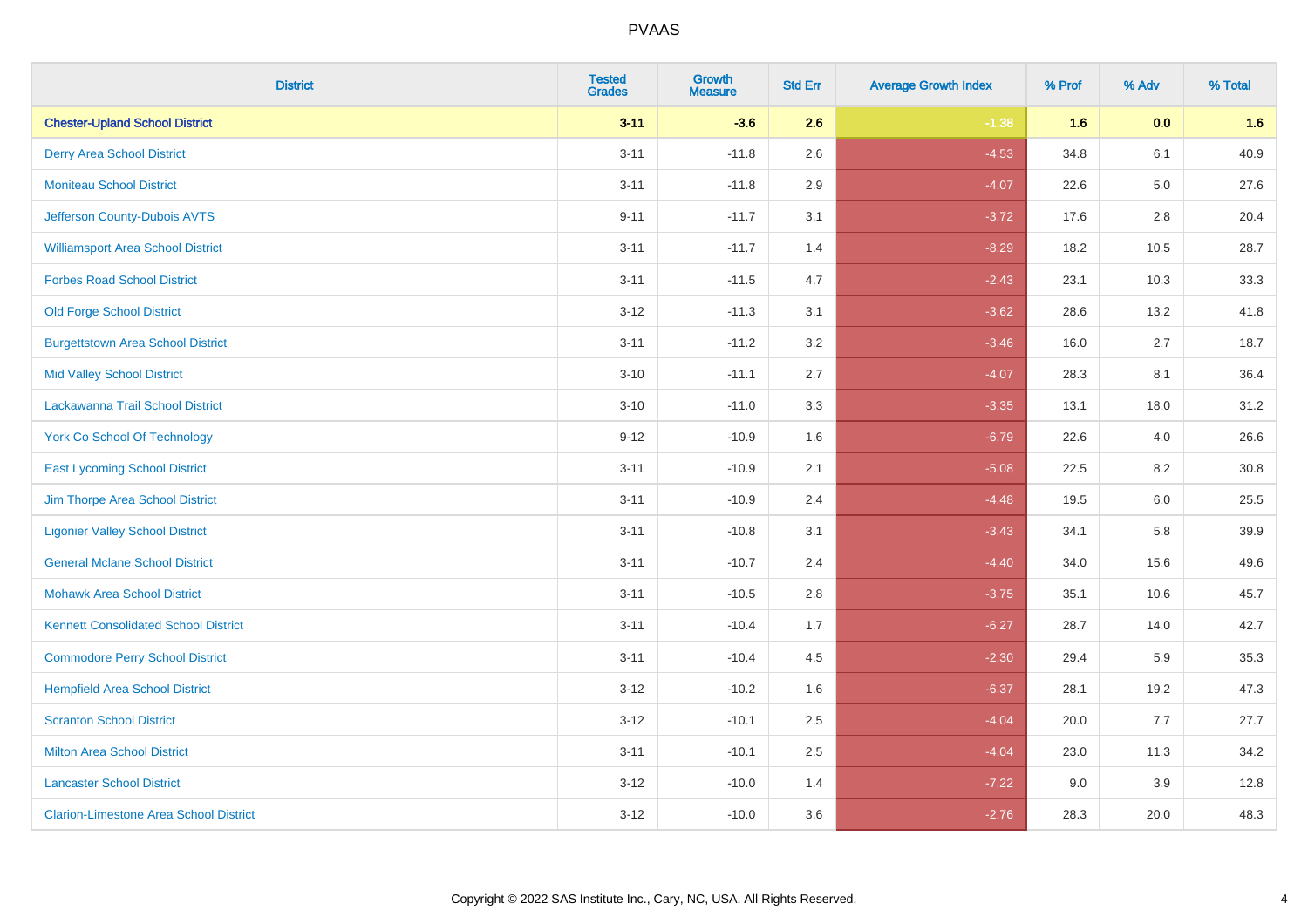| <b>District</b>                                | <b>Tested</b><br><b>Grades</b> | <b>Growth</b><br><b>Measure</b> | <b>Std Err</b> | <b>Average Growth Index</b> | % Prof | % Adv   | % Total |
|------------------------------------------------|--------------------------------|---------------------------------|----------------|-----------------------------|--------|---------|---------|
| <b>Chester-Upland School District</b>          | $3 - 11$                       | $-3.6$                          | 2.6            | $-1.38$                     | 1.6    | 0.0     | 1.6     |
| <b>Deer Lakes School District</b>              | $3 - 11$                       | $-10.0$                         | 2.5            | $-4.02$                     | 27.7   | 9.9     | 37.6    |
| <b>Lawrence County CTC</b>                     | $10 - 11$                      | $-9.8$                          | 3.7            | $-2.68$                     | 7.3    | $0.0\,$ | 7.3     |
| <b>Big Spring School District</b>              | $3 - 11$                       | $-9.8$                          | 2.3            | $-4.32$                     | 23.6   | 12.9    | 36.5    |
| <b>West York Area School District</b>          | $3 - 12$                       | $-9.8$                          | 2.7            | $-3.57$                     | 21.9   | 10.9    | 32.8    |
| Mastery Charter School - Gratz Campus          | $7 - 10$                       | $-9.5$                          | 4.6            | $-2.09$                     | 0.0    | 3.4     | 3.4     |
| Jamestown Area School District                 | $3 - 11$                       | $-9.5$                          | 4.1            | $-2.33$                     | 41.5   | 4.9     | 46.3    |
| <b>Antietam School District</b>                | $3 - 10$                       | $-9.5$                          | 3.7            | $-2.57$                     | 20.9   | 1.5     | 22.4    |
| <b>Coatesville Area School District</b>        | $3 - 11$                       | $-9.5$                          | 1.6            | $-5.81$                     | 12.8   | 3.3     | 16.2    |
| <b>Plum Borough School District</b>            | $3 - 11$                       | $-9.4$                          | 2.4            | $-3.98$                     | 32.9   | 27.4    | 60.4    |
| Insight PA Cyber Charter School                | $3 - 11$                       | $-9.4$                          | 5.8            | $-1.62$                     | 25.6   | 4.6     | 30.2    |
| <b>Western Beaver County School District</b>   | $3 - 11$                       | $-9.3$                          | 4.2            | $-2.20$                     | 45.1   | 3.9     | 49.0    |
| <b>Carbon Career &amp; Technical Institute</b> | $9 - 11$                       | $-9.3$                          | 3.2            | $-2.92$                     | 19.6   | 2.2     | 21.7    |
| <b>Chartiers Valley School District</b>        | $3 - 11$                       | $-9.1$                          | 2.1            | $-4.23$                     | 20.7   | 17.4    | 38.0    |
| <b>South Park School District</b>              | $3 - 11$                       | $-8.8$                          | 2.5            | $-3.46$                     | 28.1   | 17.0    | 45.2    |
| <b>Grove City Area School District</b>         | $3 - 12$                       | $-8.8$                          | 2.3            | $-3.89$                     | 25.6   | 16.4    | 42.0    |
| <b>Trinity Area School District</b>            | $3 - 11$                       | $-8.7$                          | 1.8            | $-4.87$                     | 20.9   | 9.8     | 30.8    |
| <b>Union City Area School District</b>         | $3 - 12$                       | $-8.7$                          | 3.3            | $-2.59$                     | 29.7   | 10.9    | 40.6    |
| <b>Shanksville-Stonycreek School District</b>  | $3 - 10$                       | $-8.6$                          | 5.5            | $-1.55$                     | 17.6   | 23.5    | 41.2    |
| Southern Columbia Area School District         | $3 - 11$                       | $-8.5$                          | 3.0            | $-2.83$                     | 30.5   | 12.8    | 43.3    |
| <b>Interboro School District</b>               | $3-12$                         | $-8.4$                          | 2.0            | $-4.27$                     | 27.6   | 6.4     | 34.1    |
| <b>Montoursville Area School District</b>      | $3 - 12$                       | $-8.4$                          | 2.6            | $-3.17$                     | 38.8   | 18.2    | 57.0    |
| Salisbury-Elk Lick School District             | $3 - 11$                       | $-8.4$                          | 5.8            | $-1.45$                     | 33.3   | 5.6     | 38.9    |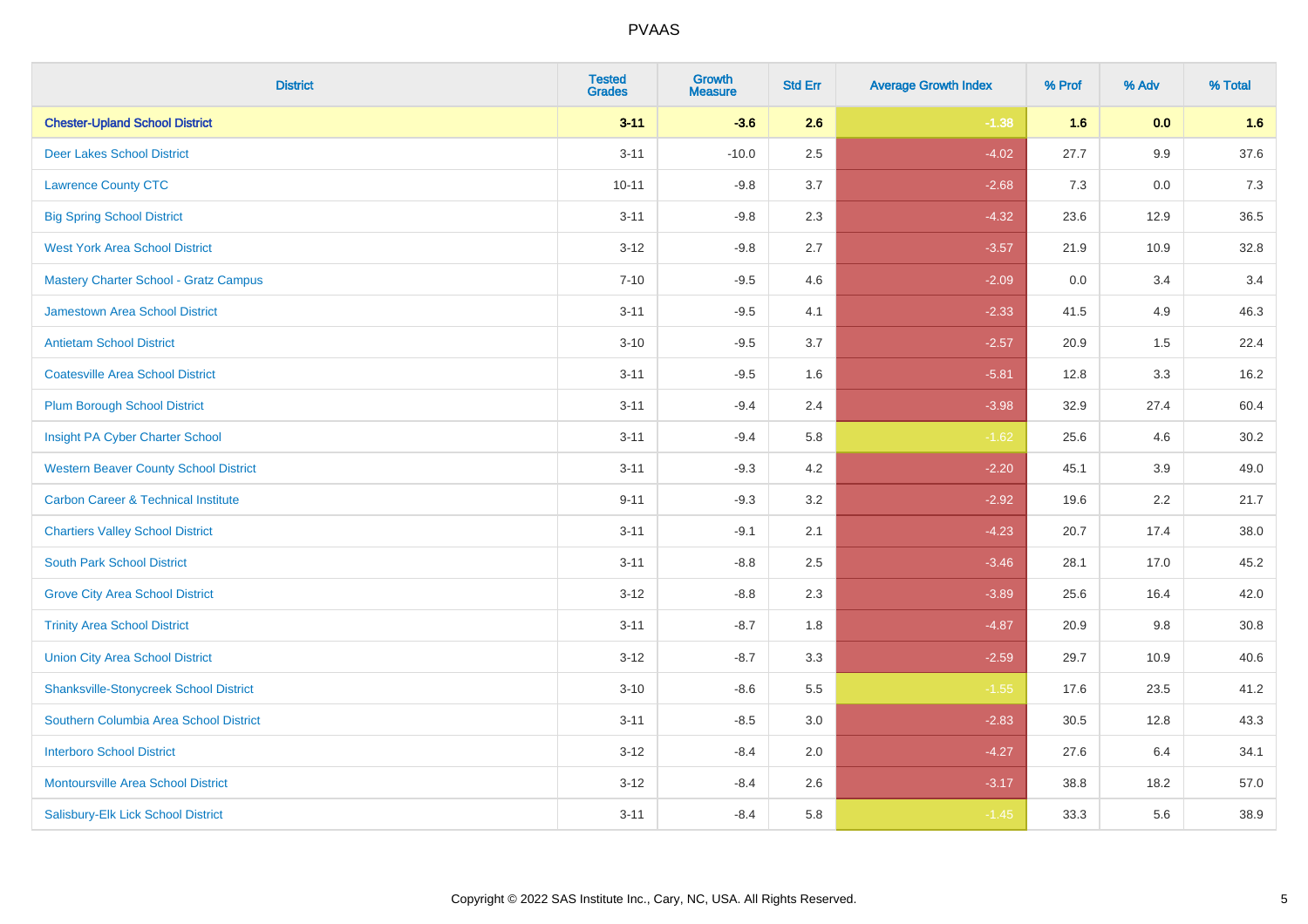| <b>District</b>                                  | <b>Tested</b><br><b>Grades</b> | <b>Growth</b><br><b>Measure</b> | <b>Std Err</b> | <b>Average Growth Index</b> | % Prof | % Adv   | % Total |
|--------------------------------------------------|--------------------------------|---------------------------------|----------------|-----------------------------|--------|---------|---------|
| <b>Chester-Upland School District</b>            | $3 - 11$                       | $-3.6$                          | 2.6            | $-1.38$                     | 1.6    | 0.0     | 1.6     |
| <b>Shikellamy School District</b>                | $3 - 10$                       | $-8.3$                          | 2.4            | $-3.42$                     | 20.8   | 18.5    | 39.2    |
| <b>Achievement House Charter School</b>          | $7 - 11$                       | $-8.2$                          | 3.6            | $-2.28$                     | 16.7   | 2.8     | 19.4    |
| <b>Pittston Area School District</b>             | $3 - 11$                       | $-8.2$                          | 2.2            | $-3.75$                     | 26.7   | 14.8    | 41.5    |
| <b>West Greene School District</b>               | $3 - 11$                       | $-8.1$                          | 3.9            | $-2.08$                     | 31.0   | 11.9    | 42.9    |
| Boys Latin Of Philadelphia Charter School        | $6 - 12$                       | $-8.0$                          | 2.7            | $-3.02$                     | 1.4    | 0.0     | 1.4     |
| <b>Jenkintown School District</b>                | $3 - 11$                       | $-7.9$                          | 4.1            | $-1.92$                     | 34.1   | 27.3    | 61.4    |
| <b>Mount Carmel Area School District</b>         | $3 - 11$                       | $-7.9$                          | 2.3            | $-3.38$                     | 18.2   | 4.4     | 22.6    |
| Philadelphia City School District                | $3 - 12$                       | $-7.8$                          | 0.6            | $-13.43$                    | 16.4   | 6.5     | 22.9    |
| <b>Somerset Area School District</b>             | $3 - 11$                       | $-7.6$                          | 2.4            | $-3.17$                     | 21.0   | 14.5    | 35.5    |
| Octorara Area School District                    | $3 - 11$                       | $-7.5$                          | 3.2            | $-2.35$                     | 26.1   | 17.0    | 43.2    |
| <b>Redbank Valley School District</b>            | $3 - 11$                       | $-7.5$                          | 3.1            | $-2.41$                     | 12.4   | 10.6    | 23.1    |
| <b>Blairsville-Saltsburg School District</b>     | $3 - 11$                       | $-7.5$                          | 2.8            | $-2.67$                     | 20.1   | $8.2\,$ | 28.3    |
| <b>Bristol Township School District</b>          | $3 - 11$                       | $-7.4$                          | 1.4            | $-5.32$                     | 13.8   | 4.6     | 18.4    |
| <b>West Middlesex Area School District</b>       | $3 - 10$                       | $-7.4$                          | 3.5            | $-2.11$                     | 32.0   | 9.6     | 41.6    |
| <b>Lincoln Leadership Academy Charter School</b> | $3 - 12$                       | $-7.4$                          | 3.7            | $-1.99$                     | 6.4    | 2.1     | 8.5     |
| Catasauqua Area School District                  | $3 - 12$                       | $-7.3$                          | 2.8            | $-2.58$                     | 27.1   | 11.2    | 38.3    |
| <b>Innovative Arts Academy Charter School</b>    | $6 - 11$                       | $-7.2$                          | 2.5            | $-2.83$                     | 2.0    | 0.0     | 2.0     |
| <b>Keystone Oaks School District</b>             | $3 - 11$                       | $-7.2$                          | 2.3            | $-3.14$                     | 30.0   | 11.1    | 41.0    |
| Karns City Area School District                  | $3 - 11$                       | $-7.2$                          | 2.6            | $-2.71$                     | 26.4   | 20.8    | 47.2    |
| Columbia-Montour AVTS                            | $9 - 10$                       | $-7.1$                          | 2.8            | $-2.52$                     | 19.5   | 3.2     | 22.7    |
| <b>Carmichaels Area School District</b>          | $3 - 10$                       | $-7.0$                          | 3.1            | $-2.30$                     | 17.8   | 9.6     | 27.4    |
| <b>Sto-Rox School District</b>                   | $3 - 10$                       | $-7.0$                          | 3.5            | $-1.99$                     | 3.2    | 0.0     | 3.2     |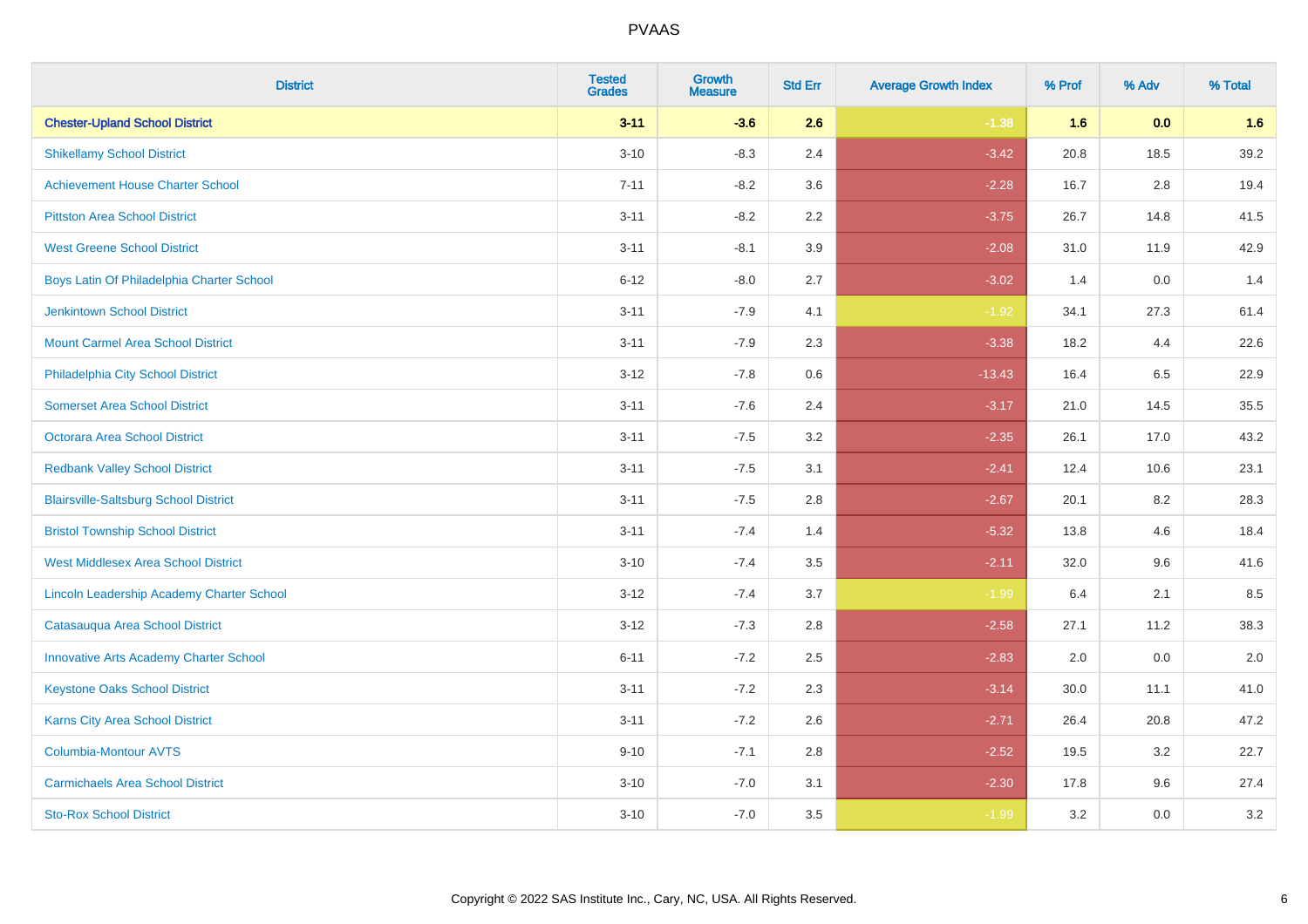| <b>District</b>                                        | <b>Tested</b><br><b>Grades</b> | <b>Growth</b><br><b>Measure</b> | <b>Std Err</b> | <b>Average Growth Index</b> | % Prof | % Adv   | % Total  |
|--------------------------------------------------------|--------------------------------|---------------------------------|----------------|-----------------------------|--------|---------|----------|
| <b>Chester-Upland School District</b>                  | $3 - 11$                       | $-3.6$                          | 2.6            | $-1.38$                     | 1.6    | 0.0     | 1.6      |
| <b>Berwick Area School District</b>                    | $3 - 11$                       | $-6.9$                          | 2.4            | $-2.84$                     | 22.3   | 11.5    | 33.8     |
| <b>Richland School District</b>                        | $3 - 11$                       | $-6.9$                          | 2.6            | $-2.63$                     | 40.1   | 20.9    | 61.0     |
| <b>Greensburg Salem School District</b>                | $3 - 11$                       | $-6.9$                          | 2.2            | $-3.06$                     | 30.3   | 13.3    | 43.6     |
| <b>Corry Area School District</b>                      | $3 - 11$                       | $-6.8$                          | 2.3            | $-3.01$                     | 24.0   | 8.8     | 32.8     |
| <b>Greater Nanticoke Area School District</b>          | $3 - 12$                       | $-6.8$                          | 2.6            | $-2.58$                     | 15.2   | $8.9\,$ | 24.1     |
| Millersburg Area School District                       | $3 - 11$                       | $-6.6$                          | 3.4            | $-1.92$                     | 24.1   | 10.3    | 34.5     |
| <b>Sharon City School District</b>                     | $3 - 11$                       | $-6.5$                          | 2.3            | $-2.79$                     | 13.1   | 5.0     | 18.1     |
| <b>Keystone Education Center Charter School</b>        | $3 - 12$                       | $-6.5$                          | 5.1            | $-1.28$                     | 0.0    | 0.0     | $0.0\,$  |
| <b>Union Area School District</b>                      | $3 - 11$                       | $-6.5$                          | 3.8            | $-1.70$                     | 30.6   | 12.2    | 42.9     |
| Perseus House Charter School Of Excellence             | $6 - 11$                       | $-6.4$                          | 2.6            | $-2.50$                     | 0.9    | 0.0     | 0.9      |
| <b>East Allegheny School District</b>                  | $3 - 11$                       | $-6.4$                          | 3.0            | $-2.11$                     | 21.0   | 7.4     | 28.4     |
| <b>Conemaugh Valley School District</b>                | $3 - 12$                       | $-6.3$                          | 4.1            | $-1.54$                     | 23.7   | 5.1     | 28.8     |
| <b>Wellsboro Area School District</b>                  | $3 - 11$                       | $-6.3$                          | 3.0            | $-2.08$                     | 24.4   | 13.4    | 37.8     |
| <b>Freedom Area School District</b>                    | $3 - 11$                       | $-6.3$                          | 3.1            | $-2.04$                     | 22.9   | 8.4     | 31.3     |
| <b>Riverside School District</b>                       | $3 - 11$                       | $-6.2$                          | 2.7            | $-2.33$                     | 20.8   | 17.0    | 37.7     |
| <b>Environmental Charter School At Frick Park</b>      | $3-9$                          | $-6.2$                          | 3.7            | $-1.67$                     | 25.9   | 3.4     | 29.3     |
| <b>Avonworth School District</b>                       | $3 - 10$                       | $-6.2$                          | 2.3            | $-2.68$                     | 35.9   | 14.1    | $50.0\,$ |
| <b>Eastern York School District</b>                    | $3 - 11$                       | $-6.2$                          | 2.3            | $-2.70$                     | 27.8   | 18.5    | 46.4     |
| <b>Chester Charter Scholars Academy Charter School</b> | $3 - 12$                       | $-6.2$                          | 3.3            | $-1.88$                     | 2.2    | 0.0     | 2.2      |
| <b>Yough School District</b>                           | $3 - 10$                       | $-6.2$                          | 2.7            | $-2.27$                     | 28.9   | 8.8     | 37.7     |
| <b>Cambria Heights School District</b>                 | $3 - 10$                       | $-6.2$                          | 2.9            | $-2.11$                     | 25.0   | 13.0    | 38.0     |
| <b>Ridgway Area School District</b>                    | $3 - 11$                       | $-6.1$                          | 4.0            | $-1.53$                     | 42.2   | 15.6    | 57.8     |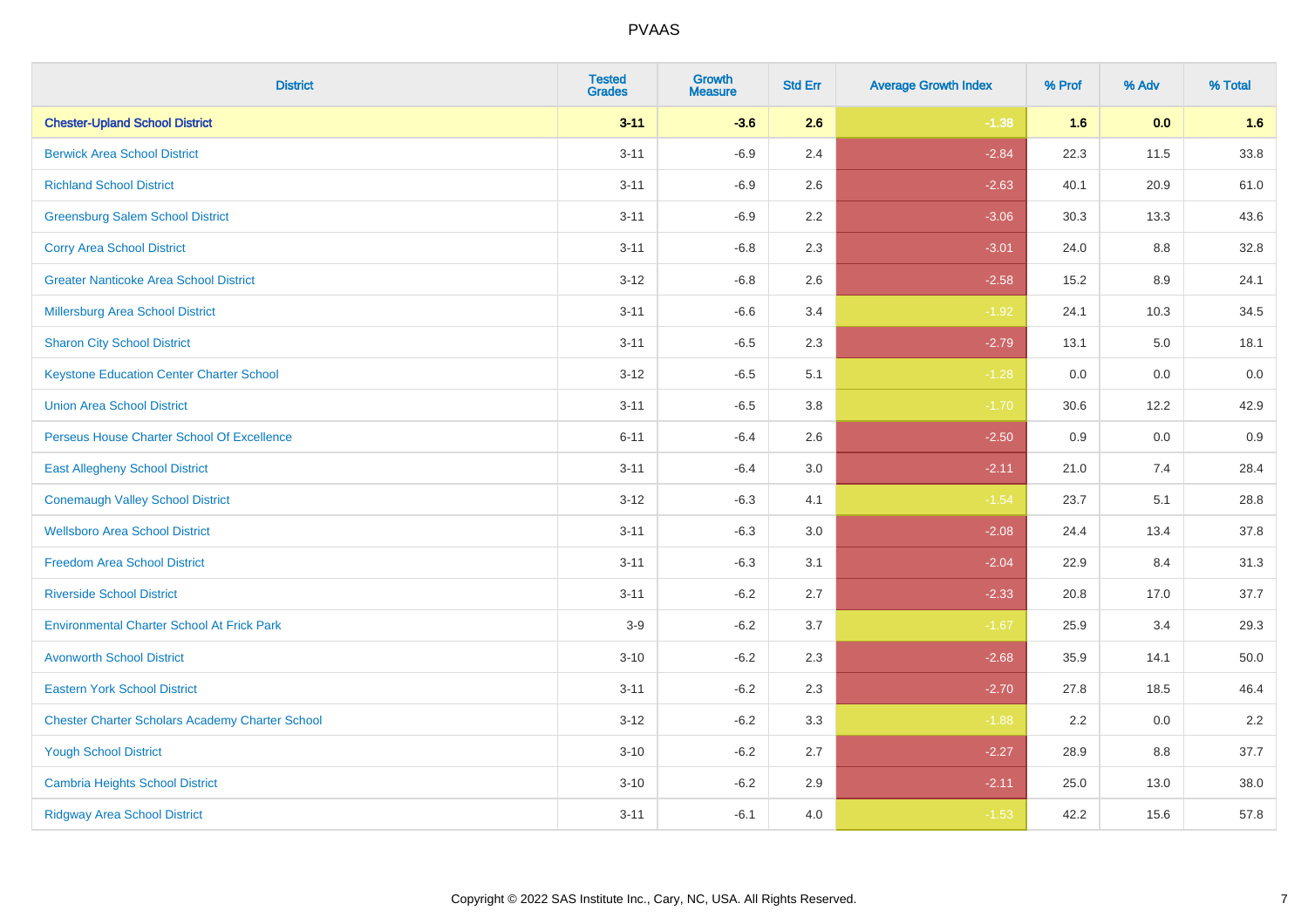| <b>District</b>                                 | <b>Tested</b><br><b>Grades</b> | <b>Growth</b><br><b>Measure</b> | <b>Std Err</b> | <b>Average Growth Index</b> | % Prof | % Adv   | % Total |
|-------------------------------------------------|--------------------------------|---------------------------------|----------------|-----------------------------|--------|---------|---------|
| <b>Chester-Upland School District</b>           | $3 - 11$                       | $-3.6$                          | 2.6            | $-1.38$                     | 1.6    | 0.0     | 1.6     |
| <b>Montour School District</b>                  | $3 - 11$                       | $-6.1$                          | 2.1            | $-2.95$                     | 31.8   | 23.6    | 55.3    |
| <b>Elk Lake School District</b>                 | $3 - 11$                       | $-6.1$                          | 2.9            | $-2.12$                     | 26.3   | 11.6    | 37.9    |
| Mifflinburg Area School District                | $3 - 11$                       | $-6.0$                          | 2.1            | $-2.87$                     | 32.7   | 13.3    | 46.0    |
| <b>Gettysburg Area School District</b>          | $3 - 11$                       | $-6.0$                          | 2.0            | $-3.02$                     | 28.8   | 19.6    | 48.5    |
| <b>Westinghouse Arts Academy Charter School</b> | $9 - 10$                       | $-6.0$                          | 3.3            | $-1.81$                     | 20.2   | 8.9     | 29.1    |
| Southern Huntingdon County School District      | $3 - 11$                       | $-5.9$                          | 3.4            | $-1.76$                     | 32.8   | 4.9     | 37.7    |
| Lehigh Valley Academy Regional Charter School   | $3 - 11$                       | $-5.9$                          | 3.0            | $-1.98$                     | 20.0   | 7.7     | 27.7    |
| <b>Susquenita School District</b>               | $3 - 11$                       | $-5.9$                          | 2.6            | $-2.28$                     | 30.6   | 13.9    | 44.4    |
| <b>Bristol Borough School District</b>          | $3 - 12$                       | $-5.9$                          | 2.9            | $-2.00$                     | 27.8   | 3.3     | 31.1    |
| New Kensington-Arnold School District           | $3 - 11$                       | $-5.8$                          | 3.2            | $-1.80$                     | 10.8   | 1.2     | 12.0    |
| <b>Montgomery Area School District</b>          | $3 - 11$                       | $-5.8$                          | 3.2            | $-1.83$                     | 25.0   | 11.5    | 36.5    |
| <b>Weatherly Area School District</b>           | $3 - 11$                       | $-5.8$                          | 4.0            | $-1.44$                     | 32.1   | $8.9\,$ | 41.1    |
| <b>Rochester Area School District</b>           | $3 - 11$                       | $-5.7$                          | 3.9            | $-1.45$                     | 14.9   | 2.1     | 17.0    |
| Selinsgrove Area School District                | $3 - 12$                       | $-5.7$                          | 2.1            | $-2.74$                     | 25.4   | 13.9    | 39.2    |
| <b>Harmony Area School District</b>             | $3 - 10$                       | $-5.7$                          | $5.0\,$        | $-1.13$                     | 33.3   | $0.0\,$ | 33.3    |
| Mechanicsburg Area School District              | $3 - 11$                       | $-5.7$                          | 1.6            | $-3.48$                     | 35.1   | 16.0    | 51.2    |
| Renaissance Academy Charter School              | $3 - 11$                       | $-5.6$                          | 3.1            | $-1.79$                     | 28.4   | 18.5    | 46.9    |
| <b>City CHS</b>                                 | $10 - 11$                      | $-5.6$                          | 2.4            | $-2.34$                     | 15.9   | 1.5     | 17.4    |
| <b>Millville Area School District</b>           | $3 - 12$                       | $-5.6$                          | 4.4            | $-1.26$                     | 31.4   | 11.4    | 42.9    |
| <b>Chambersburg Area School District</b>        | $3 - 11$                       | $-5.6$                          | 1.3            | $-4.42$                     | 24.2   | 15.2    | 39.4    |
| <b>Wyoming Valley West School District</b>      | $3 - 11$                       | $-5.5$                          | 2.3            | $-2.38$                     | 22.2   | 9.2     | 31.4    |
| <b>Elizabeth Forward School District</b>        | $3 - 11$                       | $-5.5$                          | 2.5            | $-2.25$                     | 32.2   | 12.8    | 45.0    |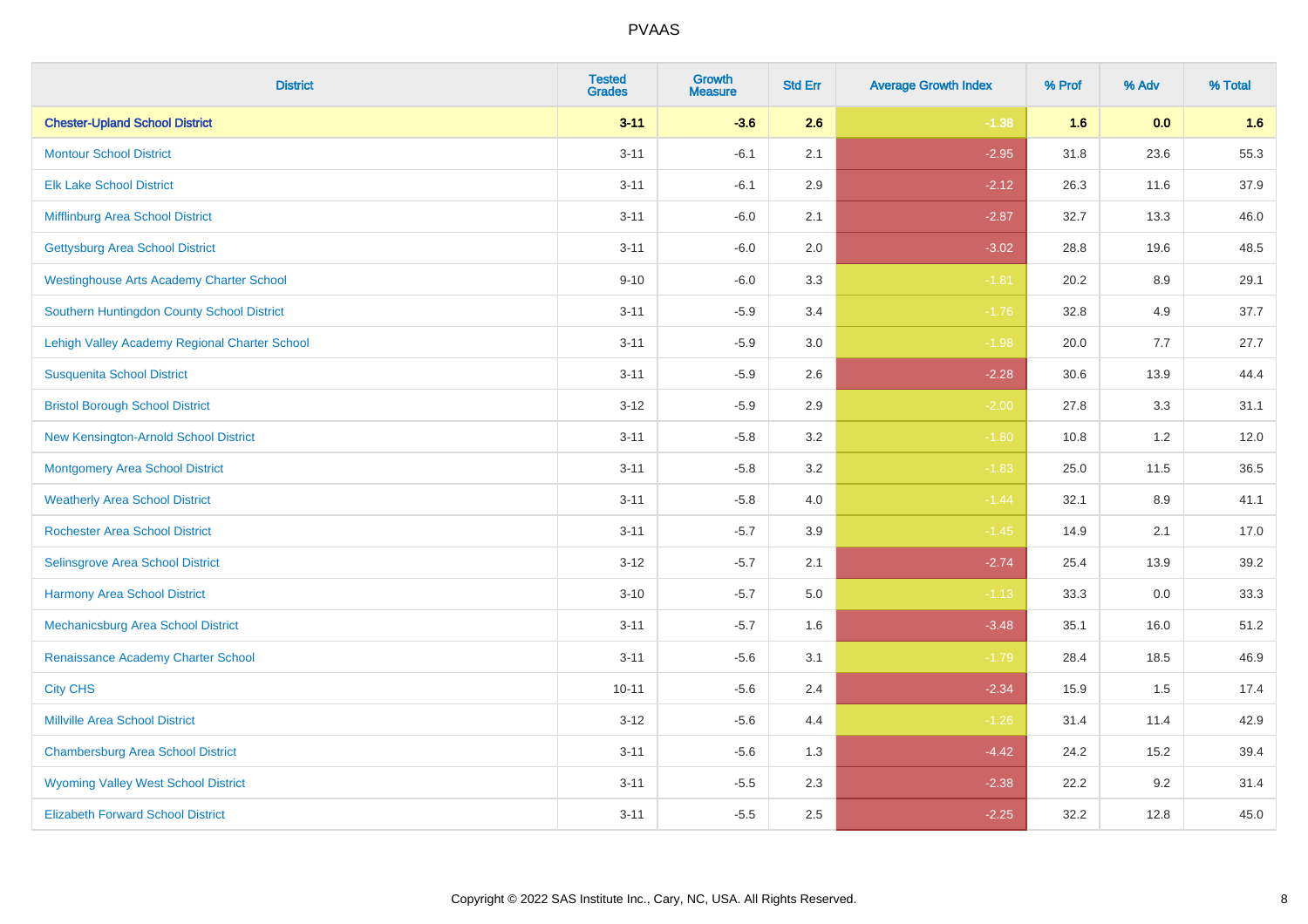| <b>District</b>                                                       | <b>Tested</b><br><b>Grades</b> | <b>Growth</b><br><b>Measure</b> | <b>Std Err</b> | <b>Average Growth Index</b> | % Prof | % Adv | % Total |
|-----------------------------------------------------------------------|--------------------------------|---------------------------------|----------------|-----------------------------|--------|-------|---------|
| <b>Chester-Upland School District</b>                                 | $3 - 11$                       | $-3.6$                          | 2.6            | $-1.38$                     | 1.6    | 0.0   | 1.6     |
| <b>Wyoming Area School District</b>                                   | $3 - 10$                       | $-5.5$                          | 2.5            | $-2.21$                     | 32.0   | 9.6   | 41.6    |
| <b>Baldwin-Whitehall School District</b>                              | $3 - 11$                       | $-5.5$                          | 1.9            | $-2.93$                     | 32.0   | 14.7  | 46.7    |
| <b>Riverside Beaver County School District</b>                        | $3 - 11$                       | $-5.5$                          | 2.7            | $-2.03$                     | 35.8   | 23.2  | 59.0    |
| <b>Cornell School District</b>                                        | $3 - 11$                       | $-5.5$                          | 4.6            | $-1.20$                     | 11.3   | 3.2   | 14.5    |
| <b>Pottsgrove School District</b>                                     | $3 - 11$                       | $-5.5$                          | 2.0            | $-2.78$                     | 28.6   | 10.3  | 38.8    |
| <b>Mount Pleasant Area School District</b>                            | $3 - 11$                       | $-5.4$                          | 2.3            | $-2.37$                     | 33.3   | 8.7   | 42.0    |
| <b>North East School District</b>                                     | $3 - 11$                       | $-5.3$                          | 2.7            | $-1.97$                     | 31.7   | 24.8  | 56.4    |
| <b>Wissahickon School District</b>                                    | $3 - 10$                       | $-5.3$                          | 1.7            | $-3.14$                     | 27.5   | 29.0  | 56.6    |
| <b>Steelton-Highspire School District</b>                             | $3 - 11$                       | $-5.3$                          | 3.2            | $-1.65$                     | 13.9   | 0.0   | 13.9    |
| <b>Connellsville Area School District</b>                             | $3 - 11$                       | $-5.3$                          | 2.0            | $-2.67$                     | 24.2   | 5.0   | 29.1    |
| Schuylkill Haven Area School District                                 | $3 - 11$                       | $-5.3$                          | 2.7            | $-1.96$                     | 22.2   | 11.6  | 33.8    |
| <b>Central Dauphin School District</b>                                | $3 - 11$                       | $-5.2$                          | 1.2            | $-4.24$                     | 29.3   | 8.7   | 38.0    |
| <b>Carlisle Area School District</b>                                  | $3 - 11$                       | $-5.2$                          | 1.7            | $-2.99$                     | 28.0   | 19.3  | 47.3    |
| <b>Moshannon Valley School District</b>                               | $3 - 10$                       | $-5.1$                          | 4.6            | $-1.12$                     | 25.0   | 12.5  | 37.5    |
| <b>Southern Fulton School District</b>                                | $3 - 11$                       | $-5.1$                          | 4.0            | $-1.29$                     | 21.7   | 13.0  | 34.8    |
| Preparatory Charter School Of Mathematics, Science, Tech, And Careers | $9 - 10$                       | $-5.1$                          | 2.5            | $-2.03$                     | 6.3    | 1.4   | 7.7     |
| <b>Propel Charter School-Homestead</b>                                | $3 - 11$                       | $-5.0$                          | 3.9            | $-1.27$                     | 7.3    | 0.0   | 7.3     |
| <b>Northeast Bradford School District</b>                             | $3 - 10$                       | $-5.0$                          | 3.7            | $-1.35$                     | 30.6   | 4.8   | 35.5    |
| <b>Canon-Mcmillan School District</b>                                 | $3 - 11$                       | $-5.0$                          | 1.5            | $-3.25$                     | 30.8   | 28.5  | 59.3    |
| <b>Titusville Area School District</b>                                | $3 - 11$                       | $-5.0$                          | 2.5            | $-1.98$                     | 26.5   | 6.8   | 33.3    |
| <b>Cameron County School District</b>                                 | $3 - 12$                       | $-5.0$                          | 4.4            | $-1.12$                     | 34.9   | 4.8   | 39.7    |
| <b>Pottsville Area School District</b>                                | $3 - 12$                       | $-4.9$                          | 2.1            | $-2.36$                     | 21.8   | 7.9   | 29.6    |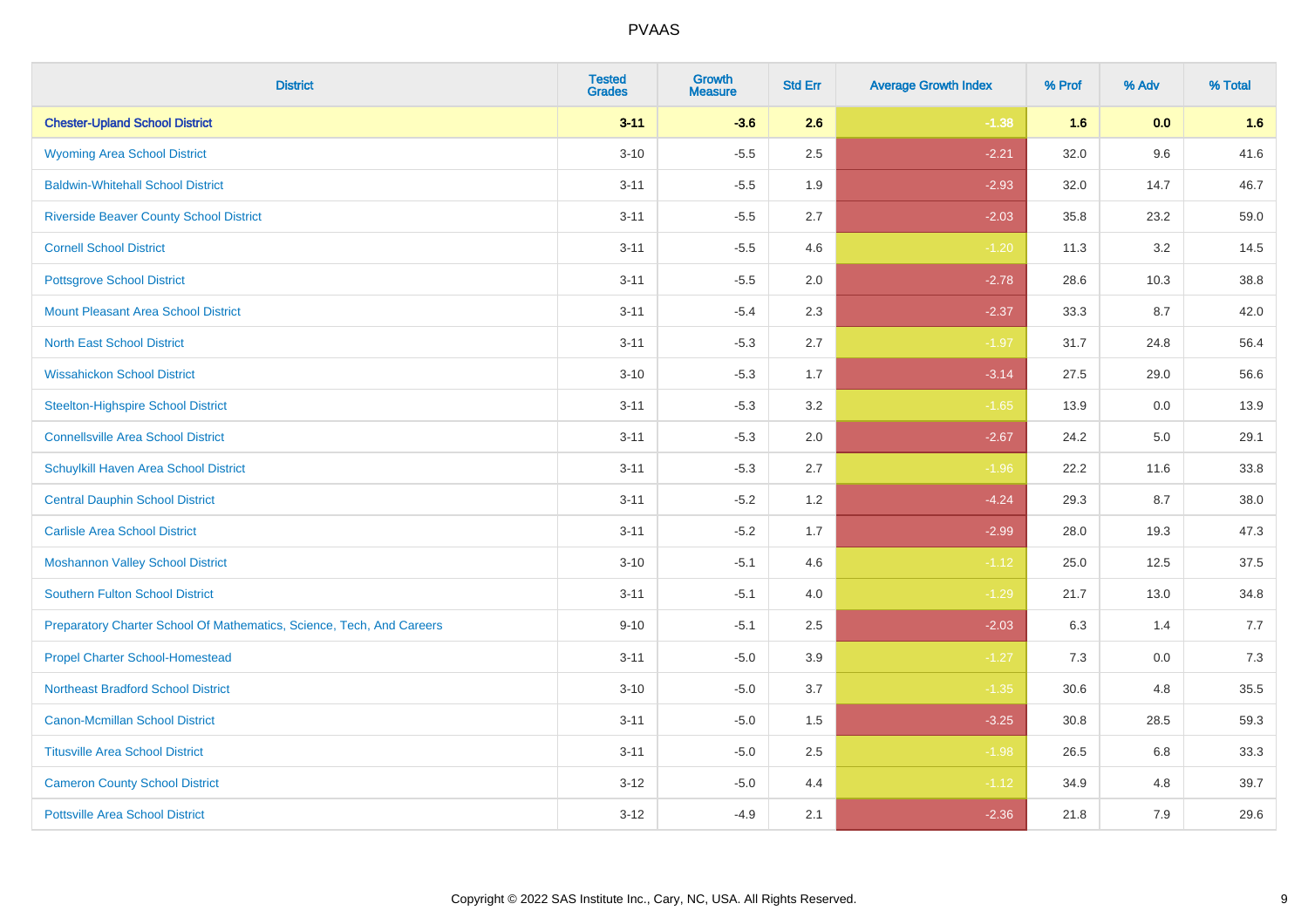| <b>District</b>                              | <b>Tested</b><br><b>Grades</b> | <b>Growth</b><br><b>Measure</b> | <b>Std Err</b> | <b>Average Growth Index</b> | % Prof | % Adv   | % Total |
|----------------------------------------------|--------------------------------|---------------------------------|----------------|-----------------------------|--------|---------|---------|
| <b>Chester-Upland School District</b>        | $3 - 11$                       | $-3.6$                          | 2.6            | $-1.38$                     | 1.6    | 0.0     | 1.6     |
| East Stroudsburg Area School District        | $3 - 11$                       | $-4.9$                          | 1.4            | $-3.38$                     | 22.7   | 12.5    | 35.2    |
| <b>North Schuylkill School District</b>      | $3 - 11$                       | $-4.7$                          | 2.2            | $-2.16$                     | 20.2   | 11.7    | 31.9    |
| <b>Troy Area School District</b>             | $3 - 10$                       | $-4.7$                          | 3.2            | $-1.46$                     | 22.8   | 16.5    | 39.2    |
| <b>Shenandoah Valley School District</b>     | $3 - 11$                       | $-4.5$                          | 3.5            | $-1.29$                     | 14.3   | 0.0     | 14.3    |
| <b>Susquehanna Community School District</b> | $3 - 11$                       | $-4.5$                          | 3.8            | $-1.19$                     | 31.9   | 8.8     | 40.7    |
| <b>Penn Cambria School District</b>          | $3 - 11$                       | $-4.5$                          | 2.4            | $-1.86$                     | 27.3   | 15.8    | 43.2    |
| <b>Erie City School District</b>             | $3 - 12$                       | $-4.5$                          | 1.4            | $-3.09$                     | 13.4   | 6.7     | 20.1    |
| <b>Bethlehem Area School District</b>        | $3 - 11$                       | $-4.5$                          | 1.1            | $-3.91$                     | 20.4   | 11.3    | 31.7    |
| <b>Bethel Park School District</b>           | $3 - 11$                       | $-4.4$                          | 1.7            | $-2.62$                     | 40.1   | 27.3    | 67.4    |
| <b>Governor Mifflin School District</b>      | $3 - 11$                       | $-4.4$                          | 1.6            | $-2.69$                     | 30.3   | 7.7     | 38.0    |
| Pocono Mountain School District              | $3 - 12$                       | $-4.3$                          | 1.8            | $-2.43$                     | 35.5   | 17.1    | 52.6    |
| <b>Quakertown Community School District</b>  | $3 - 12$                       | $-4.3$                          | $1.5$          | $-2.79$                     | 33.8   | 20.1    | 53.8    |
| <b>Charleroi School District</b>             | $3 - 11$                       | $-4.3$                          | 2.7            | $-1.55$                     | 22.2   | 15.9    | 38.1    |
| <b>Woodland Hills School District</b>        | $3 - 12$                       | $-4.2$                          | 2.5            | $-1.66$                     | 10.1   | 1.4     | 11.5    |
| Urban Pathways 6-12 Charter School           | $6 - 11$                       | $-4.1$                          | 5.7            | $-0.72$                     | 0.0    | $0.0\,$ | $0.0\,$ |
| <b>Southern Lehigh School District</b>       | $3 - 11$                       | $-4.1$                          | 2.1            | $-1.94$                     | 39.3   | 28.0    | 67.2    |
| <b>Kiski Area School District</b>            | $3 - 11$                       | $-4.0$                          | 2.0            | $-1.99$                     | 23.1   | 18.2    | 41.3    |
| <b>Towanda Area School District</b>          | $3 - 11$                       | $-4.0$                          | 2.6            | $-1.52$                     | 24.8   | 9.9     | 34.8    |
| <b>Valley Grove School District</b>          | $3 - 10$                       | $-4.0$                          | 5.5            | $-0.72$                     | 68.4   | 15.8    | 84.2    |
| <b>Springfield Township School District</b>  | $3 - 11$                       | $-3.9$                          | 3.1            | $-1.27$                     | 37.2   | 30.8    | 68.1    |
| <b>Monessen City School District</b>         | $3 - 10$                       | $-3.9$                          | 5.6            | $-0.69$                     | 21.0   | 10.5    | 31.6    |
| <b>Dauphin County Technical School</b>       | $9 - 11$                       | $-3.9$                          | 2.3            | $-1.67$                     | 18.3   | 11.1    | 29.3    |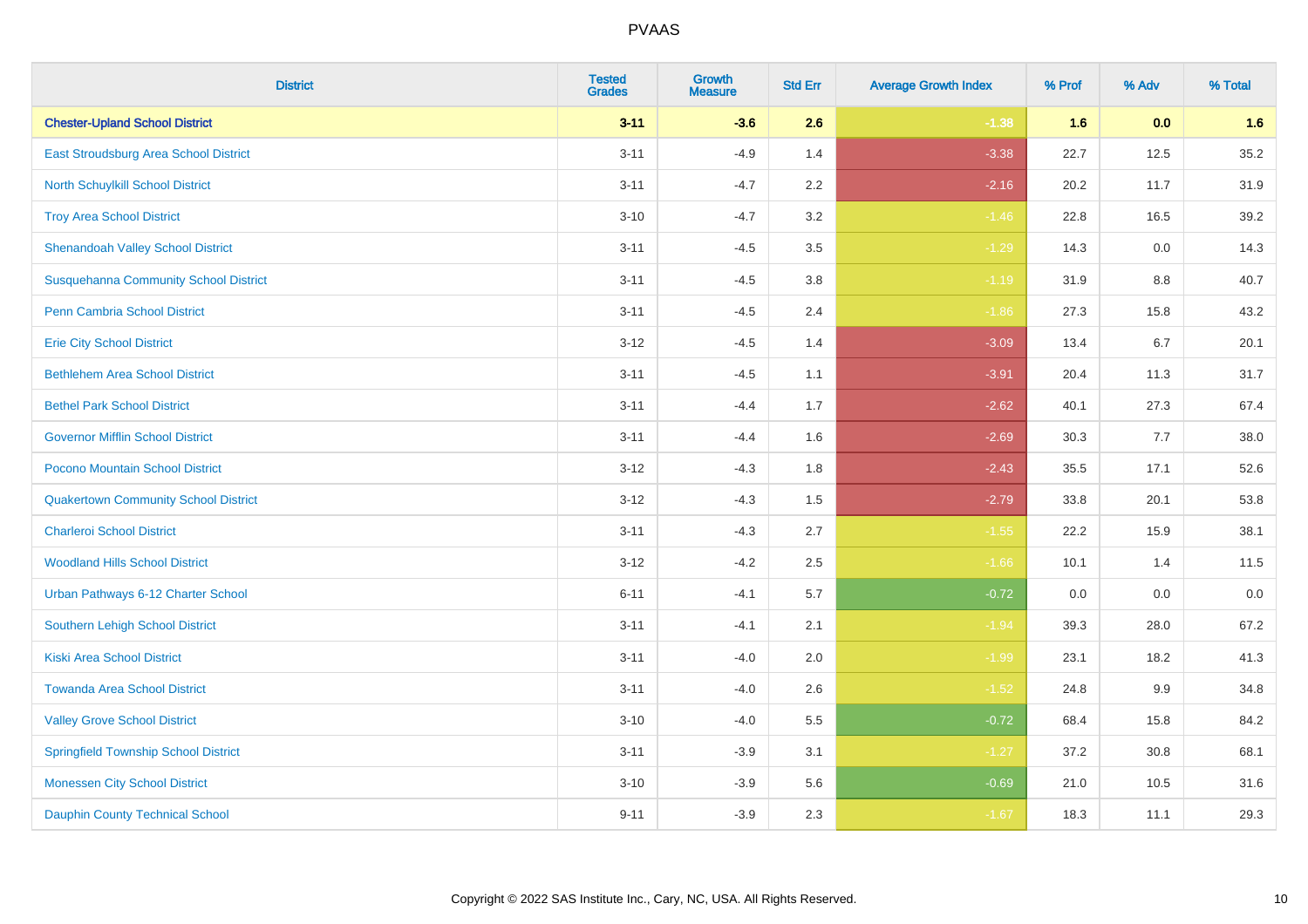| <b>District</b>                                         | <b>Tested</b><br><b>Grades</b> | <b>Growth</b><br><b>Measure</b> | <b>Std Err</b> | <b>Average Growth Index</b> | % Prof | % Adv | % Total |
|---------------------------------------------------------|--------------------------------|---------------------------------|----------------|-----------------------------|--------|-------|---------|
| <b>Chester-Upland School District</b>                   | $3 - 11$                       | $-3.6$                          | 2.6            | $-1.38$                     | 1.6    | 0.0   | 1.6     |
| <b>Slippery Rock Area School District</b>               | $3 - 11$                       | $-3.8$                          | 2.5            | $-1.56$                     | 30.8   | 21.9  | 52.7    |
| <b>Universal Audenried Charter School</b>               | $9 - 11$                       | $-3.8$                          | 2.5            | $-1.53$                     | 3.0    | 0.5   | 3.5     |
| <b>Laurel Highlands School District</b>                 | $3 - 11$                       | $-3.8$                          | 2.3            | $-1.63$                     | 20.9   | 14.6  | 35.4    |
| <b>Franklin Area School District</b>                    | $3 - 11$                       | $-3.7$                          | 2.6            | $-1.43$                     | 30.5   | 5.9   | 36.4    |
| <b>Parkland School District</b>                         | $3 - 11$                       | $-3.7$                          | 1.2            | $-3.17$                     | 31.4   | 30.6  | 62.0    |
| <b>Chester-Upland School District</b>                   | $3 - 11$                       | $-3.6$                          | 2.6            | $-1.38$                     | 1.6    | 0.0   | 1.6     |
| <b>Sugar Valley Rural Charter School</b>                | $3 - 11$                       | $-3.6$                          | 3.7            | $-0.98$                     | 10.3   | 0.0   | 10.3    |
| <b>Owen J Roberts School District</b>                   | $3 - 11$                       | $-3.5$                          | 1.5            | $-2.27$                     | 36.8   | 24.4  | 61.2    |
| <b>Greater Johnstown School District</b>                | $3 - 11$                       | $-3.5$                          | 2.4            | $-1.45$                     | 10.3   | 1.3   | 11.5    |
| <b>Middletown Area School District</b>                  | $3 - 11$                       | $-3.4$                          | 2.4            | $-1.44$                     | 34.3   | 15.2  | 49.4    |
| <b>Propel Charter School-Montour</b>                    | $3 - 10$                       | $-3.4$                          | 3.6            | $-0.93$                     | 7.7    | 0.0   | 7.7     |
| <b>Mahanoy Area School District</b>                     | $3 - 10$                       | $-3.4$                          | 3.1            | $-1.07$                     | 21.4   | 8.6   | 30.0    |
| <b>Crestwood School District</b>                        | $3 - 11$                       | $-3.4$                          | 2.2            | $-1.52$                     | 33.1   | 21.7  | 54.9    |
| Center For Student Learning Charter School At Pennsbury | $6 - 12$                       | $-3.3$                          | 6.0            | $-0.55$                     | 23.1   | 0.0   | 23.1    |
| <b>Roberto Clemente Charter School</b>                  | $3 - 12$                       | $-3.3$                          | 4.1            | $-0.79$                     | 22.7   | 4.6   | 27.3    |
| <b>Pleasant Valley School District</b>                  | $3 - 11$                       | $-3.3$                          | 1.8            | $-1.80$                     | 28.5   | 10.4  | 39.0    |
| <b>Twin Valley School District</b>                      | $3 - 12$                       | $-3.2$                          | 1.9            | $-1.68$                     | 38.8   | 19.8  | 58.6    |
| <b>Northwest Area School District</b>                   | $3 - 10$                       | $-3.2$                          | 3.3            | $-0.97$                     | 30.4   | 13.0  | 43.5    |
| <b>Susq-Cyber Charter School</b>                        | $9 - 11$                       | $-3.2$                          | 5.8            | $-0.54$                     | 23.8   | 4.8   | 28.6    |
| <b>Oxford Area School District</b>                      | $3 - 11$                       | $-3.1$                          | 1.8            | $-1.77$                     | 27.5   | 14.5  | 42.0    |
| <b>Reynolds School District</b>                         | $3 - 10$                       | $-3.0$                          | 3.5            | $-0.87$                     | 27.3   | 9.1   | 36.4    |
| <b>KIPP Dubois Charter School</b>                       | $9 - 10$                       | $-3.0$                          | 3.1            | $-0.95$                     | 10.0   | 0.0   | 10.0    |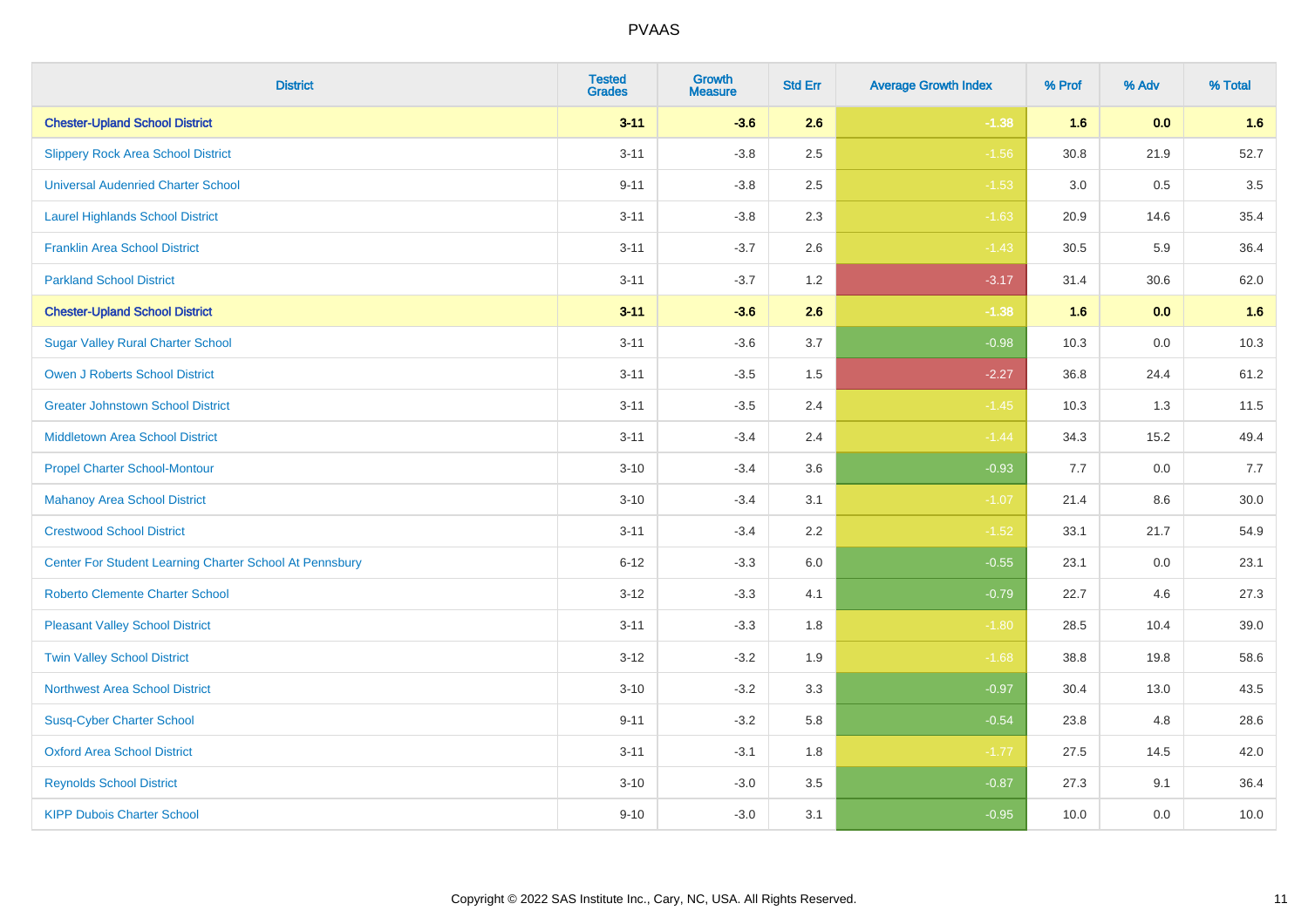| <b>District</b>                             | <b>Tested</b><br><b>Grades</b> | <b>Growth</b><br><b>Measure</b> | <b>Std Err</b> | <b>Average Growth Index</b> | % Prof | % Adv | % Total |
|---------------------------------------------|--------------------------------|---------------------------------|----------------|-----------------------------|--------|-------|---------|
| <b>Chester-Upland School District</b>       | $3 - 11$                       | $-3.6$                          | 2.6            | $-1.38$                     | 1.6    | 0.0   | 1.6     |
| <b>Northgate School District</b>            | $3 - 11$                       | $-3.0$                          | 3.4            | $-0.85$                     | 35.6   | 6.8   | 42.4    |
| <b>Beaver Area School District</b>          | $3 - 10$                       | $-3.0$                          | 2.5            | $-1.16$                     | 25.8   | 27.8  | 53.6    |
| <b>Minersville Area School District</b>     | $3 - 11$                       | $-2.9$                          | 3.4            | $-0.86$                     | 27.4   | 9.7   | 37.1    |
| <b>Boyertown Area School District</b>       | $3 - 11$                       | $-2.9$                          | 1.4            | $-2.06$                     | 30.8   | 22.6  | 53.4    |
| <b>Bucks County Technical High School</b>   | $9 - 10$                       | $-2.9$                          | 2.2            | $-1.29$                     | 27.7   | 10.4  | 38.2    |
| <b>Rose Tree Media School District</b>      | $3 - 10$                       | $-2.8$                          | 2.1            | $-1.33$                     | 35.2   | 29.6  | 64.8    |
| <b>Carbondale Area School District</b>      | $3 - 10$                       | $-2.8$                          | 3.2            | $-0.87$                     | 27.5   | 2.9   | 30.4    |
| <b>Uniontown Area School District</b>       | $3 - 11$                       | $-2.8$                          | 3.1            | $-0.91$                     | 31.7   | 7.3   | 39.0    |
| <b>Dubois Area School District</b>          | $3 - 11$                       | $-2.8$                          | 2.0            | $-1.37$                     | 35.5   | 19.0  | 54.6    |
| <b>Tri-Valley School District</b>           | $3 - 10$                       | $-2.7$                          | 3.9            | $-0.69$                     | 31.0   | 9.5   | 40.5    |
| <b>Hatboro-Horsham School District</b>      | $3 - 11$                       | $-2.7$                          | 1.6            | $-1.65$                     | 27.9   | 17.9  | 45.8    |
| <b>Hollidaysburg Area School District</b>   | $3 - 11$                       | $-2.7$                          | 1.6            | $-1.64$                     | 32.6   | 15.2  | 47.8    |
| <b>Shamokin Area School District</b>        | $3 - 11$                       | $-2.6$                          | 2.5            | $-1.06$                     | 19.6   | 9.8   | 29.3    |
| <b>Nazareth Area School District</b>        | $3 - 11$                       | $-2.5$                          | 1.7            | $-1.53$                     | 29.2   | 24.6  | 53.8    |
| <b>Mount Union Area School District</b>     | $3 - 10$                       | $-2.5$                          | 2.8            | $-0.89$                     | 19.8   | 5.8   | 25.6    |
| Northwestern Lehigh School District         | $3 - 11$                       | $-2.4$                          | 2.1            | $-1.14$                     | 41.7   | 17.9  | 59.5    |
| <b>Wyomissing Area School District</b>      | $3 - 12$                       | $-2.4$                          | 2.6            | $-0.92$                     | 25.6   | 28.1  | 53.7    |
| <b>Southeastern Greene School District</b>  | $3 - 10$                       | $-2.3$                          | 4.4            | $-0.53$                     | 29.0   | 9.7   | 38.7    |
| <b>York Academy Regional Charter School</b> | $3 - 11$                       | $-2.3$                          | 4.4            | $-0.52$                     | 23.5   | 2.0   | 25.5    |
| <b>Conneaut School District</b>             | $3 - 12$                       | $-2.3$                          | 2.6            | $-0.91$                     | 27.4   | 9.7   | 37.1    |
| Mastery Charter School - Shoemaker Campus   | $7 - 10$                       | $-2.3$                          | 2.8            | $-0.81$                     | 10.1   | 3.7   | 13.8    |
| Northern Bedford County School District     | $3 - 11$                       | $-2.3$                          | 3.3            | $-0.69$                     | 26.2   | 16.9  | 43.1    |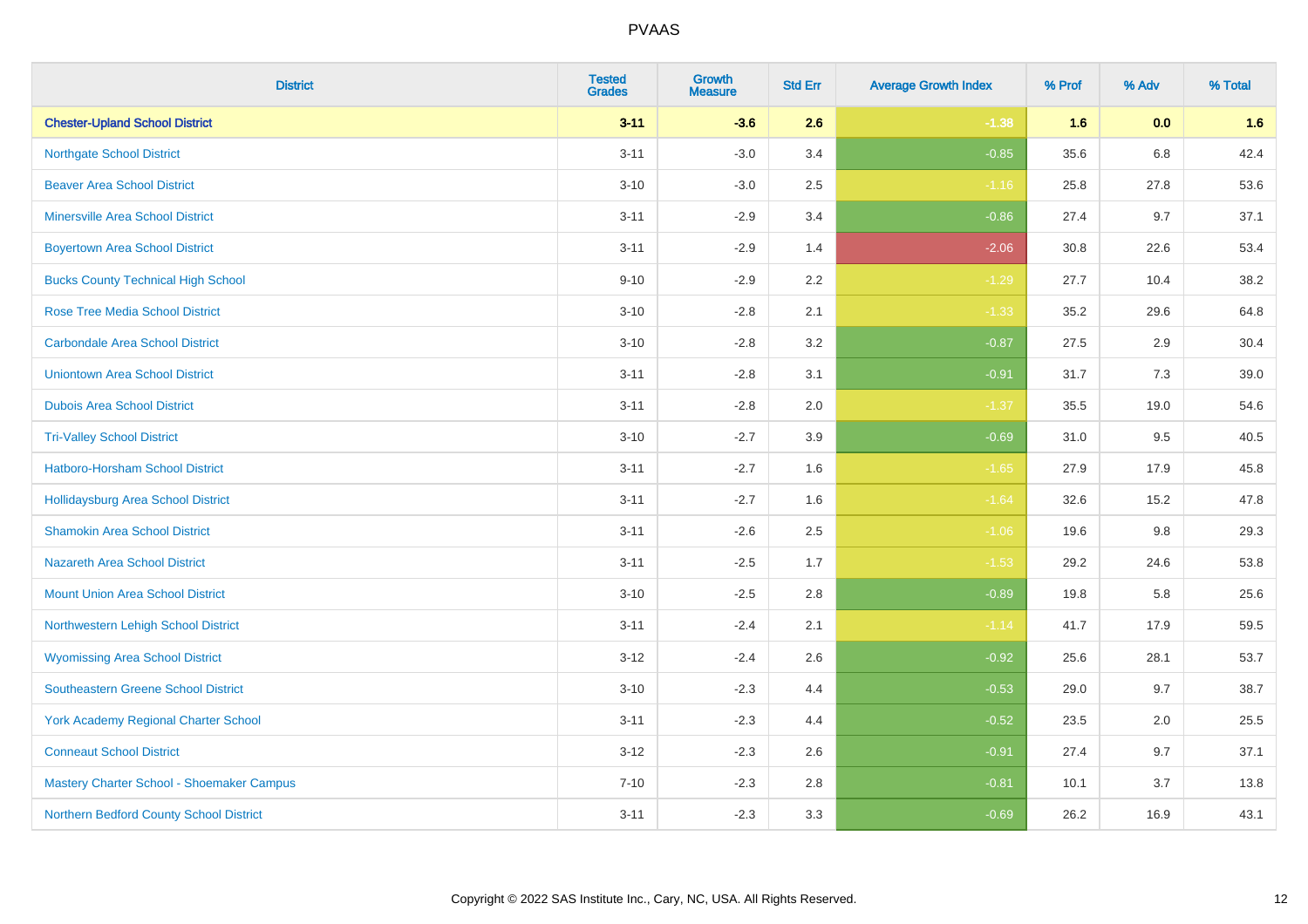| <b>District</b>                                   | <b>Tested</b><br><b>Grades</b> | <b>Growth</b><br><b>Measure</b> | <b>Std Err</b> | <b>Average Growth Index</b> | % Prof | % Adv   | % Total |
|---------------------------------------------------|--------------------------------|---------------------------------|----------------|-----------------------------|--------|---------|---------|
| <b>Chester-Upland School District</b>             | $3 - 11$                       | $-3.6$                          | 2.6            | $-1.38$                     | 1.6    | 0.0     | 1.6     |
| <b>West Chester Area School District</b>          | $3 - 11$                       | $-2.1$                          | 1.2            | $-1.83$                     | 36.4   | 23.2    | 59.6    |
| New Brighton Area School District                 | $3 - 11$                       | $-2.1$                          | 3.2            | $-0.65$                     | 31.5   | 11.1    | 42.6    |
| Propel Charter School - Braddock Hills            | $3 - 11$                       | $-2.1$                          | 3.3            | $-0.63$                     | 4.8    | 3.2     | 8.1     |
| <b>Shaler Area School District</b>                | $3 - 11$                       | $-2.1$                          | 1.8            | $-1.18$                     | 32.0   | 13.0    | 45.0    |
| <b>Carlynton School District</b>                  | $3 - 11$                       | $-2.0$                          | 3.2            | $-0.62$                     | 27.9   | 5.2     | 33.1    |
| Penns Manor Area School District                  | $3 - 12$                       | $-1.9$                          | 3.5            | $-0.55$                     | 24.2   | $3.8\,$ | 28.0    |
| <b>Allegheny Valley School District</b>           | $3 - 11$                       | $-1.9$                          | 3.9            | $-0.48$                     | 31.8   | 11.4    | 43.2    |
| <b>Lakeview School District</b>                   | $3 - 11$                       | $-1.9$                          | 3.5            | $-0.53$                     | 41.5   | 12.3    | 53.8    |
| <b>Farrell Area School District</b>               | $3 - 11$                       | $-1.9$                          | 4.2            | $-0.44$                     | 9.3    | 11.6    | 20.9    |
| <b>Chichester School District</b>                 | $3 - 11$                       | $-1.8$                          | 4.2            | $-0.44$                     | 40.0   | 14.0    | 54.0    |
| <b>Bradford Area School District</b>              | $3 - 12$                       | $-1.8$                          | 2.3            | $-0.79$                     | 31.2   | 16.7    | 47.9    |
| <b>Forest Area School District</b>                | $3 - 11$                       | $-1.8$                          | 4.7            | $-0.37$                     | 18.9   | 15.1    | 34.0    |
| <b>Mastery Charter High School-Lenfest Campus</b> | $7 - 11$                       | $-1.8$                          | 5.8            | $-0.30$                     | 26.3   | 0.0     | 26.3    |
| <b>Albert Gallatin Area School District</b>       | $3 - 11$                       | $-1.7$                          | 2.3            | $-0.72$                     | 31.9   | 20.7    | 52.7    |
| <b>Clairton City School District</b>              | $3 - 11$                       | $-1.6$                          | 5.0            | $-0.32$                     | 3.8    | 0.5     | 4.4     |
| <b>Burrell School District</b>                    | $3 - 11$                       | $-1.5$                          | 3.3            | $-0.44$                     | 27.8   | 17.7    | 45.6    |
| <b>Clearfield Area School District</b>            | $3 - 10$                       | $-1.3$                          | 3.7            | $-0.34$                     | 43.9   | 24.6    | 68.4    |
| <b>Highlands School District</b>                  | $3 - 11$                       | $-1.3$                          | 2.3            | $-0.55$                     | 32.6   | 10.5    | 43.0    |
| <b>Bangor Area School District</b>                | $3 - 12$                       | $-1.2$                          | 2.0            | $-0.60$                     | 25.8   | 12.7    | 38.5    |
| <b>Forest City Regional School District</b>       | $3 - 12$                       | $-1.2$                          | 3.6            | $-0.33$                     | 26.5   | 8.2     | 34.7    |
| <b>Lebanon School District</b>                    | $3 - 11$                       | $-1.2$                          | 1.9            | $-0.63$                     | 15.2   | 6.4     | 21.6    |
| <b>Claysburg-Kimmel School District</b>           | $3 - 11$                       | $-1.2$                          | 5.2            | $-0.22$                     | 5.0    | 0.0     | $5.0\,$ |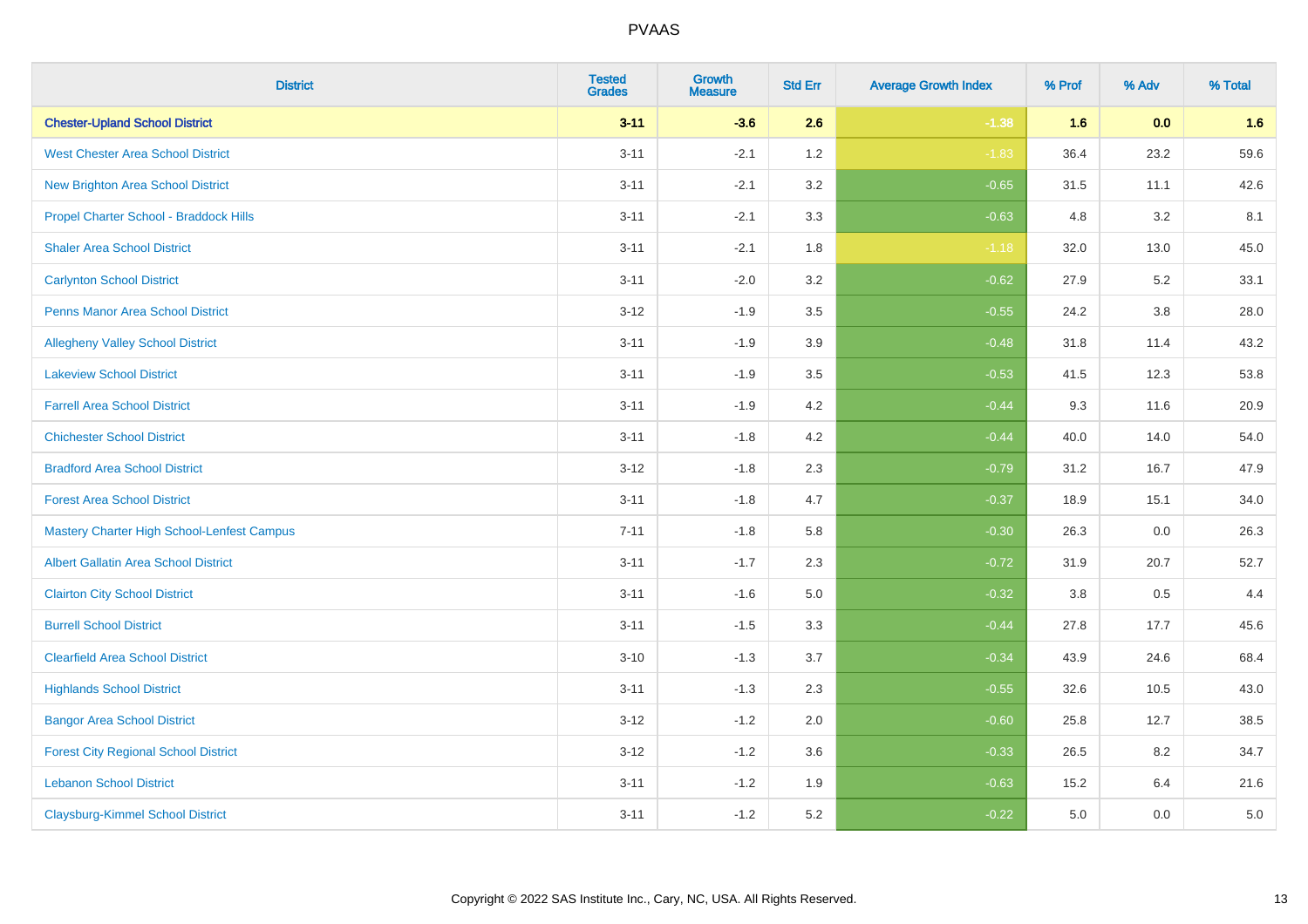| <b>District</b>                           | <b>Tested</b><br><b>Grades</b> | <b>Growth</b><br><b>Measure</b> | <b>Std Err</b> | <b>Average Growth Index</b> | % Prof | % Adv | % Total |
|-------------------------------------------|--------------------------------|---------------------------------|----------------|-----------------------------|--------|-------|---------|
| <b>Chester-Upland School District</b>     | $3 - 11$                       | $-3.6$                          | 2.6            | $-1.38$                     | 1.6    | 0.0   | 1.6     |
| <b>Columbia Borough School District</b>   | $3 - 12$                       | $-1.1$                          | 3.6            | $-0.31$                     | 17.2   | 1.7   | 19.0    |
| <b>Ferndale Area School District</b>      | $3 - 10$                       | $-1.1$                          | 4.1            | $-0.27$                     | 21.0   | 7.9   | 29.0    |
| <b>Norwin School District</b>             | $3 - 11$                       | $-1.1$                          | 1.6            | $-0.70$                     | 37.7   | 27.6  | 65.2    |
| <b>Evergreen Community Charter School</b> | $6 - 11$                       | $-1.1$                          | 4.7            | $-0.23$                     | 34.6   | 26.9  | 61.5    |
| <b>Pine Grove Area School District</b>    | $3 - 11$                       | $-1.1$                          | 3.0            | $-0.36$                     | 29.5   | 14.3  | 43.8    |
| <b>Everett Area School District</b>       | $3 - 11$                       | $-1.1$                          | 3.1            | $-0.34$                     | 34.2   | 13.2  | 47.4    |
| <b>Schuylkill Valley School District</b>  | $3 - 11$                       | $-1.0$                          | 2.2            | $-0.47$                     | 29.8   | 20.2  | 50.0    |
| <b>Westmont Hilltop School District</b>   | $3 - 11$                       | $-1.0$                          | 2.8            | $-0.36$                     | 33.3   | 14.7  | 48.0    |
| South Eastern School District             | $3 - 11$                       | $-1.0$                          | 1.8            | $-0.55$                     | 36.4   | 17.1  | 53.5    |
| <b>Exeter Township School District</b>    | $3 - 11$                       | $-1.0$                          | 1.7            | $-0.58$                     | 27.2   | 15.6  | 42.8    |
| South Allegheny School District           | $3 - 11$                       | $-0.9$                          | 3.1            | $-0.30$                     | 23.8   | 2.5   | 26.2    |
| <b>Palmerton Area School District</b>     | $3 - 11$                       | $-0.9$                          | 2.7            | $-0.34$                     | 34.3   | 14.3  | 48.6    |
| <b>Blacklick Valley School District</b>   | $3 - 11$                       | $-0.9$                          | 3.9            | $-0.23$                     | 7.7    | 7.7   | 15.4    |
| <b>Cranberry Area School District</b>     | $3 - 12$                       | $-0.9$                          | 3.1            | $-0.29$                     | 25.5   | 9.7   | 35.2    |
| <b>MaST Community Charter School</b>      | $3 - 10$                       | $-0.9$                          | 2.5            | $-0.34$                     | 25.0   | 21.6  | 46.6    |
| Lehigh Career & Technical Institute       | $10 - 12$                      | $-0.7$                          | 6.3            | $-0.11$                     | 36.4   | 4.6   | 40.9    |
| Jeannette City School District            | $3 - 11$                       | $-0.7$                          | 3.4            | $-0.20$                     | 26.8   | 4.1   | 30.9    |
| <b>Fort Cherry School District</b>        | $3 - 10$                       | $-0.7$                          | 3.1            | $-0.21$                     | 30.6   | 14.1  | 44.7    |
| Northern Lebanon School District          | $3 - 11$                       | $-0.7$                          | 2.3            | $-0.29$                     | 18.8   | 6.8   | 25.6    |
| South Side Area School District           | $3 - 11$                       | $-0.6$                          | 3.1            | $-0.19$                     | 24.0   | 28.0  | 52.0    |
| <b>Fairfield Area School District</b>     | $3 - 11$                       | $-0.5$                          | 3.6            | $-0.13$                     | 43.9   | 6.1   | 50.0    |
| <b>Portage Area School District</b>       | $3 - 10$                       | $-0.5$                          | 3.3            | $-0.14$                     | 27.0   | 20.6  | 47.6    |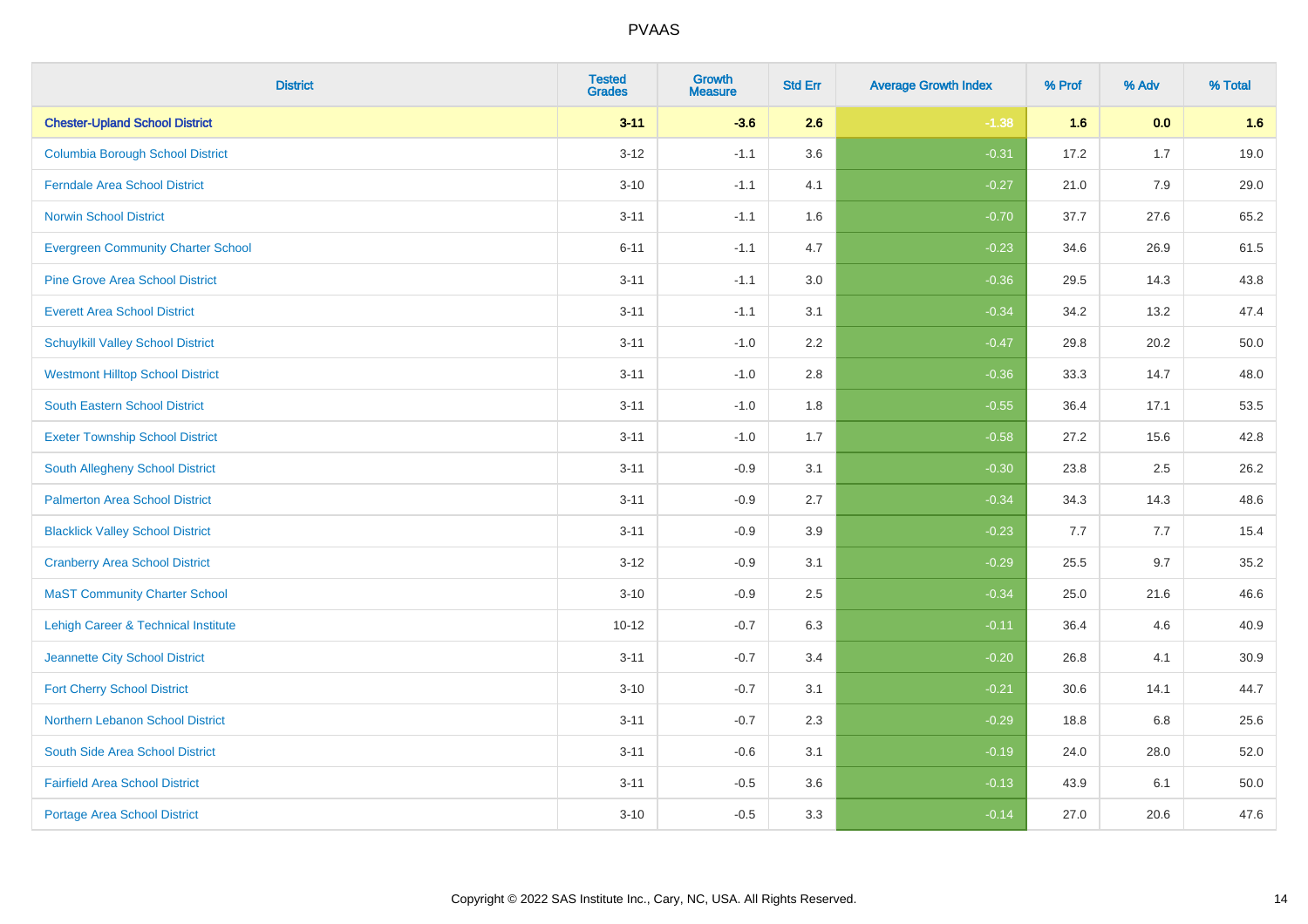| <b>District</b>                                  | <b>Tested</b><br><b>Grades</b> | <b>Growth</b><br><b>Measure</b> | <b>Std Err</b> | <b>Average Growth Index</b> | % Prof | % Adv | % Total |
|--------------------------------------------------|--------------------------------|---------------------------------|----------------|-----------------------------|--------|-------|---------|
| <b>Chester-Upland School District</b>            | $3 - 11$                       | $-3.6$                          | 2.6            | $-1.38$                     | 1.6    | 0.0   | 1.6     |
| <b>Otto-Eldred School District</b>               | $3 - 11$                       | $-0.5$                          | 3.5            | $-0.13$                     | 35.8   | 10.5  | 46.3    |
| <b>Brockway Area School District</b>             | $3 - 11$                       | $-0.4$                          | 3.5            | $-0.11$                     | 41.2   | 13.8  | 55.0    |
| <b>Central Greene School District</b>            | $3 - 11$                       | $-0.4$                          | 2.5            | $-0.15$                     | 27.8   | 14.8  | 42.6    |
| Northern Cambria School District                 | $3 - 11$                       | $-0.3$                          | 3.4            | $-0.09$                     | 26.5   | 1.2   | 27.7    |
| <b>Wilson Area School District</b>               | $3 - 11$                       | $-0.3$                          | 2.4            | $-0.12$                     | 35.4   | 14.6  | 50.0    |
| <b>Greencastle-Antrim School District</b>        | $3 - 11$                       | $-0.3$                          | 2.0            | $-0.14$                     | 30.9   | 22.2  | 53.1    |
| <b>Harrisburg City School District</b>           | $3 - 11$                       | $-0.2$                          | 2.0            | $-0.11$                     | 6.0    | 2.0   | 8.0     |
| <b>Freeport Area School District</b>             | $3 - 10$                       | $-0.2$                          | 2.1            | $-0.10$                     | 37.4   | 29.8  | 67.2    |
| Southern Tioga School District                   | $3 - 11$                       | $-0.1$                          | 2.8            | $-0.03$                     | 26.3   | 10.3  | 36.6    |
| <b>Warren County School District</b>             | $3 - 11$                       | $-0.1$                          | 1.6            | $-0.06$                     | 26.7   | 9.7   | 36.4    |
| <b>Penn Hills School District</b>                | $3 - 11$                       | 0.0                             | 2.4            | 0.02                        | 18.4   | 7.1   | 25.6    |
| Altoona Area School District                     | $3 - 12$                       | 0.1                             | 1.5            | 0.07                        | 29.0   | 13.8  | 42.8    |
| Community Academy Of Philadelphia Charter School | $3 - 11$                       | 0.1                             | 2.6            | 0.06                        | 9.7    | 2.6   | 12.4    |
| <b>Garnet Valley School District</b>             | $3 - 10$                       | 0.2                             | 1.7            | 0.13                        | 34.9   | 26.4  | 61.3    |
| <b>Central Columbia School District</b>          | $3 - 12$                       | 0.3                             | 2.3            | 0.12                        | 25.4   | 37.6  | 63.0    |
| <b>Ridley School District</b>                    | $3 - 12$                       | 0.3                             | 1.6            | 0.21                        | 32.0   | 10.7  | 42.6    |
| <b>Shippensburg Area School District</b>         | $3 - 11$                       | 0.5                             | 1.8            | 0.26                        | 23.5   | 22.8  | 46.3    |
| <b>Wilson School District</b>                    | $3-12$                         | 0.5                             | 1.5            | 0.32                        | 30.4   | 25.5  | 55.9    |
| Pennsylvania Cyber Charter School                | $3 - 11$                       | 0.6                             | 1.5            | 0.37                        | 20.8   | 8.1   | 28.9    |
| <b>Hamburg Area School District</b>              | $3 - 11$                       | 0.6                             | 2.4            | 0.25                        | 28.0   | 15.5  | 43.6    |
| <b>New Foundations Charter School</b>            | $3 - 11$                       | 0.6                             | 2.2            | 0.29                        | 22.4   | 4.0   | 26.4    |
| <b>Tech Freire Charter School</b>                | $9 - 11$                       | 0.7                             | 2.5            | 0.27                        | 3.6    | 0.0   | 3.6     |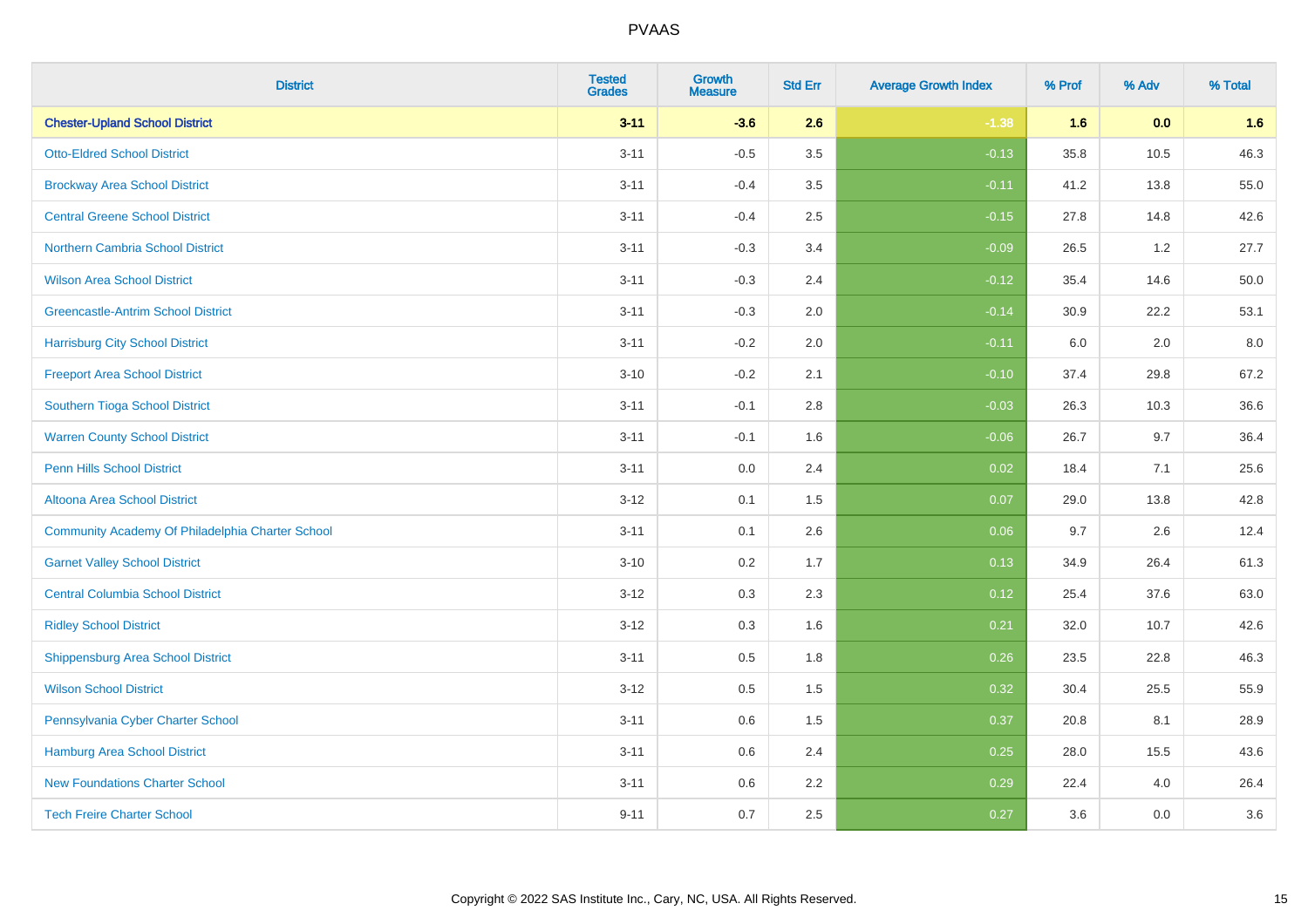| <b>District</b>                                    | <b>Tested</b><br><b>Grades</b> | <b>Growth</b><br><b>Measure</b> | <b>Std Err</b> | <b>Average Growth Index</b> | % Prof | % Adv | % Total |
|----------------------------------------------------|--------------------------------|---------------------------------|----------------|-----------------------------|--------|-------|---------|
| <b>Chester-Upland School District</b>              | $3 - 11$                       | $-3.6$                          | 2.6            | $-1.38$                     | 1.6    | 0.0   | 1.6     |
| <b>Jersey Shore Area School District</b>           | $3 - 11$                       | 0.7                             | 2.5            | 0.27                        | 39.3   | 13.6  | 52.9    |
| <b>Seneca Valley School District</b>               | $3 - 11$                       | 0.8                             | 1.4            | 0.54                        | 40.6   | 25.2  | 65.8    |
| <b>Marion Center Area School District</b>          | $3 - 10$                       | 0.8                             | 2.9            | 0.27                        | 23.3   | 11.1  | 34.4    |
| <b>Hopewell Area School District</b>               | $3 - 11$                       | 0.8                             | 2.6            | 0.31                        | 34.5   | 12.4  | 46.9    |
| <b>Tidioute Community Charter School</b>           | $3 - 11$                       | 0.8                             | 4.4            | 0.19                        | 18.1   | 6.9   | 25.0    |
| Daniel Boone Area School District                  | $3 - 12$                       | 0.9                             | 1.9            | 0.46                        | 28.9   | 22.0  | 51.0    |
| <b>Abington School District</b>                    | $3 - 10$                       | 0.9                             | 1.6            | 0.57                        | 29.7   | 28.7  | 58.4    |
| <b>Upper Adams School District</b>                 | $3 - 11$                       | 0.9                             | 2.5            | 0.37                        | 33.0   | 17.0  | 50.0    |
| South Williamsport Area School District            | $3 - 10$                       | 0.9                             | 3.1            | 0.31                        | 38.4   | 11.6  | 50.0    |
| <b>Bensalem Township School District</b>           | $3 - 11$                       | 1.0                             | 1.6            | 0.63                        | 24.3   | 10.7  | 34.9    |
| <b>Tulpehocken Area School District</b>            | $3 - 12$                       | 1.0                             | 4.9            | 0.20                        | 11.5   | 23.1  | 34.6    |
| <b>Wattsburg Area School District</b>              | $3 - 11$                       | 1.0                             | 2.7            | 0.36                        | 20.4   | 12.4  | 32.7    |
| <b>Annville-Cleona School District</b>             | $3 - 12$                       | 1.1                             | 2.4            | 0.45                        | 34.8   | 13.6  | 48.5    |
| <b>Upper Moreland Township School District</b>     | $3 - 11$                       | 1.1                             | 2.0            | 0.56                        | 24.8   | 26.6  | 51.3    |
| <b>North Star School District</b>                  | $3 - 11$                       | 1.1                             | 3.3            | 0.34                        | 26.2   | 20.0  | 46.2    |
| Philadelphia Electrical & Tech Charter High School | $10 - 10$                      | $1.2\,$                         | 2.6            | 0.45                        | 0.9    | 0.0   | 0.9     |
| <b>Springfield School District</b>                 | $3 - 11$                       | 1.2                             | 1.7            | 0.69                        | 31.8   | 25.2  | 56.9    |
| <b>Penn-Delco School District</b>                  | $3 - 11$                       | 1.3                             | 1.8            | 0.75                        | 26.5   | 12.6  | 39.1    |
| <b>Brentwood Borough School District</b>           | $3 - 11$                       | 1.3                             | 3.0            | 0.44                        | 20.2   | 16.0  | 36.2    |
| <b>MaST Community Charter School II</b>            | $3 - 10$                       | 1.4                             | 3.0            | 0.45                        | 16.1   | 4.6   | 20.7    |
| <b>Oley Valley School District</b>                 | $3 - 11$                       | 1.4                             | 2.4            | 0.56                        | 37.4   | 23.9  | 61.4    |
| <b>Reach Cyber Charter School</b>                  | $3 - 11$                       | 1.4                             | 3.6            | 0.40                        | 32.9   | 15.2  | 48.1    |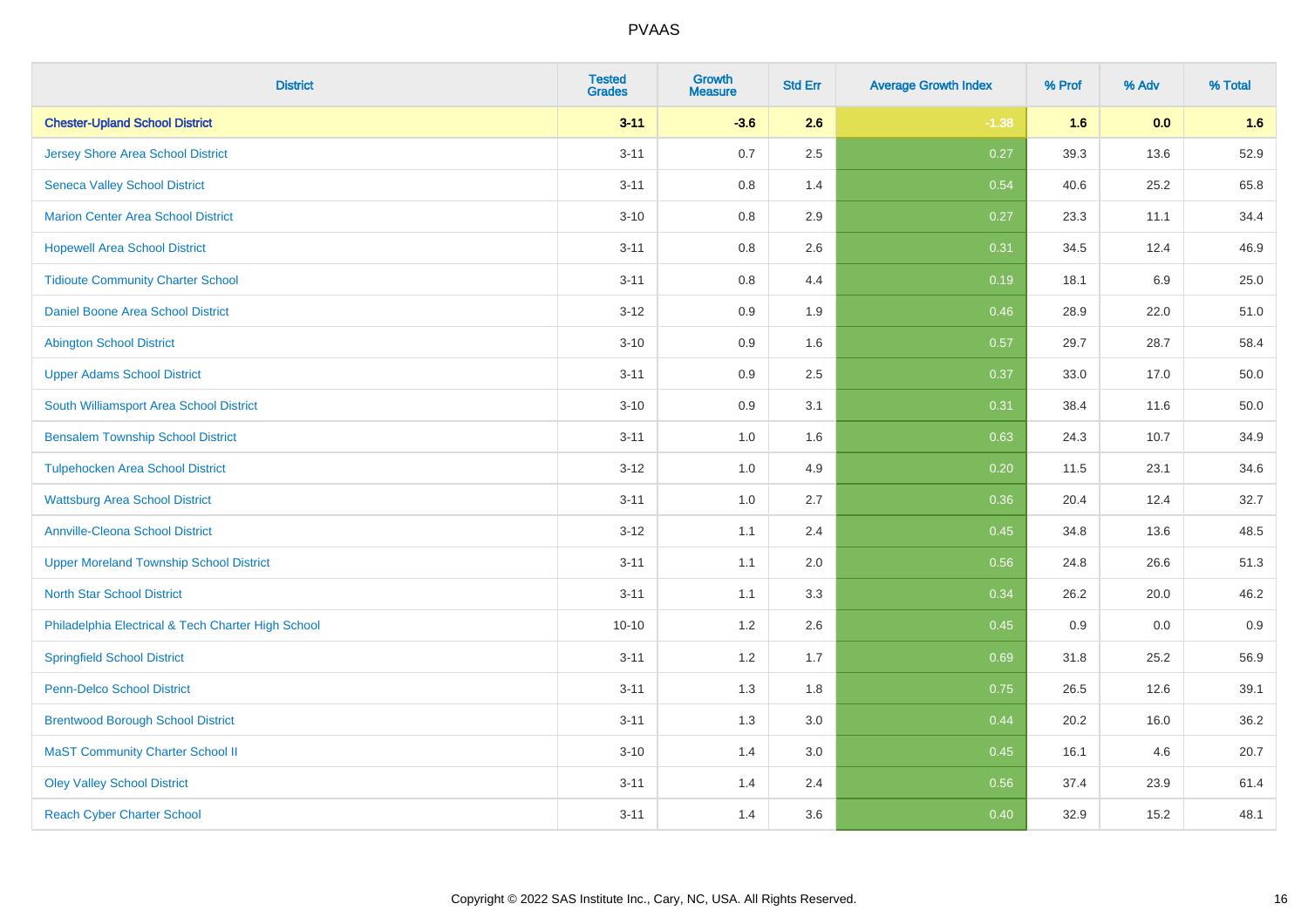| <b>District</b>                           | <b>Tested</b><br><b>Grades</b> | <b>Growth</b><br><b>Measure</b> | <b>Std Err</b> | <b>Average Growth Index</b> | % Prof | % Adv | % Total |
|-------------------------------------------|--------------------------------|---------------------------------|----------------|-----------------------------|--------|-------|---------|
| <b>Chester-Upland School District</b>     | $3 - 11$                       | $-3.6$                          | 2.6            | $-1.38$                     | 1.6    | 0.0   | 1.6     |
| <b>Tunkhannock Area School District</b>   | $3 - 11$                       | 1.4                             | 2.0            | 0.71                        | 29.8   | 18.1  | 47.9    |
| <b>Haverford Township School District</b> | $3 - 11$                       | 1.4                             | 1.4            | 1.05                        | 36.7   | 26.3  | 63.0    |
| <b>Centennial School District</b>         | $3 - 10$                       | 1.5                             | 1.5            | 0.98                        | 23.6   | 12.4  | 36.0    |
| <b>Moon Area School District</b>          | $3 - 11$                       | 1.5                             | 1.8            | 0.86                        | 34.5   | 25.5  | 60.0    |
| <b>Avella Area School District</b>        | $3 - 12$                       | 1.6                             | 4.7            | 0.34                        | 34.8   | 7.2   | 42.0    |
| Juniata Valley School District            | $3 - 11$                       | 1.6                             | 3.2            | 0.51                        | 23.1   | 9.4   | 32.5    |
| <b>Shenango Area School District</b>      | $3 - 11$                       | 1.7                             | 3.2            | 0.52                        | 41.4   | 13.8  | 55.3    |
| <b>Lewisburg Area School District</b>     | $3 - 11$                       | 1.7                             | 2.4            | 0.72                        | 35.9   | 35.9  | 71.8    |
| <b>Forest Hills School District</b>       | $3 - 11$                       | 1.8                             | 2.5            | 0.71                        | 28.8   | 10.3  | 39.1    |
| West Jefferson Hills School District      | $3 - 11$                       | 1.9                             | 1.9            | 0.99                        | 34.8   | 27.3  | 62.1    |
| <b>Pottstown School District</b>          | $3 - 12$                       | 2.0                             | 2.2            | 0.88                        | 19.4   | 6.2   | 25.6    |
| <b>Blackhawk School District</b>          | $3 - 11$                       | 2.0                             | 2.3            | 0.87                        | 34.6   | 20.7  | 55.3    |
| <b>Bethlehem-Center School District</b>   | $3 - 10$                       | 2.1                             | 3.5            | 0.59                        | 32.3   | 4.6   | 36.9    |
| Esperanza Academy Charter School          | $4 - 11$                       | 2.1                             | 2.1            | 1.01                        | 14.2   | 3.6   | 17.8    |
| <b>Upper Dublin School District</b>       | $3 - 12$                       | 2.1                             | 1.8            | 1.19                        | 34.7   | 30.0  | 64.7    |
| <b>Solanco School District</b>            | $3 - 11$                       | 2.2                             | 1.8            | 1.18                        | 27.2   | 15.0  | 42.3    |
| <b>Mercer Area School District</b>        | $3 - 11$                       | 2.2                             | 3.1            | 0.70                        | 24.4   | 11.8  | 36.2    |
| <b>Belmont Charter School</b>             | $3 - 10$                       | 2.2                             | 3.4            | 0.64                        | 5.3    | 1.8   | $7.0$   |
| <b>West Shore School District</b>         | $3 - 12$                       | 2.2                             | 1.3            | 1.68                        | 31.8   | 15.2  | 47.1    |
| Mt Lebanon School District                | $3 - 11$                       | 2.4                             | 1.3            | 1.79                        | 39.3   | 37.4  | 76.8    |
| <b>Conestoga Valley School District</b>   | $3 - 11$                       | 2.4                             | 1.7            | 1.43                        | 35.0   | 23.5  | 58.5    |
| <b>South Western School District</b>      | $3 - 12$                       | 2.5                             | 1.7            | 1.48                        | 36.2   | 19.7  | 55.9    |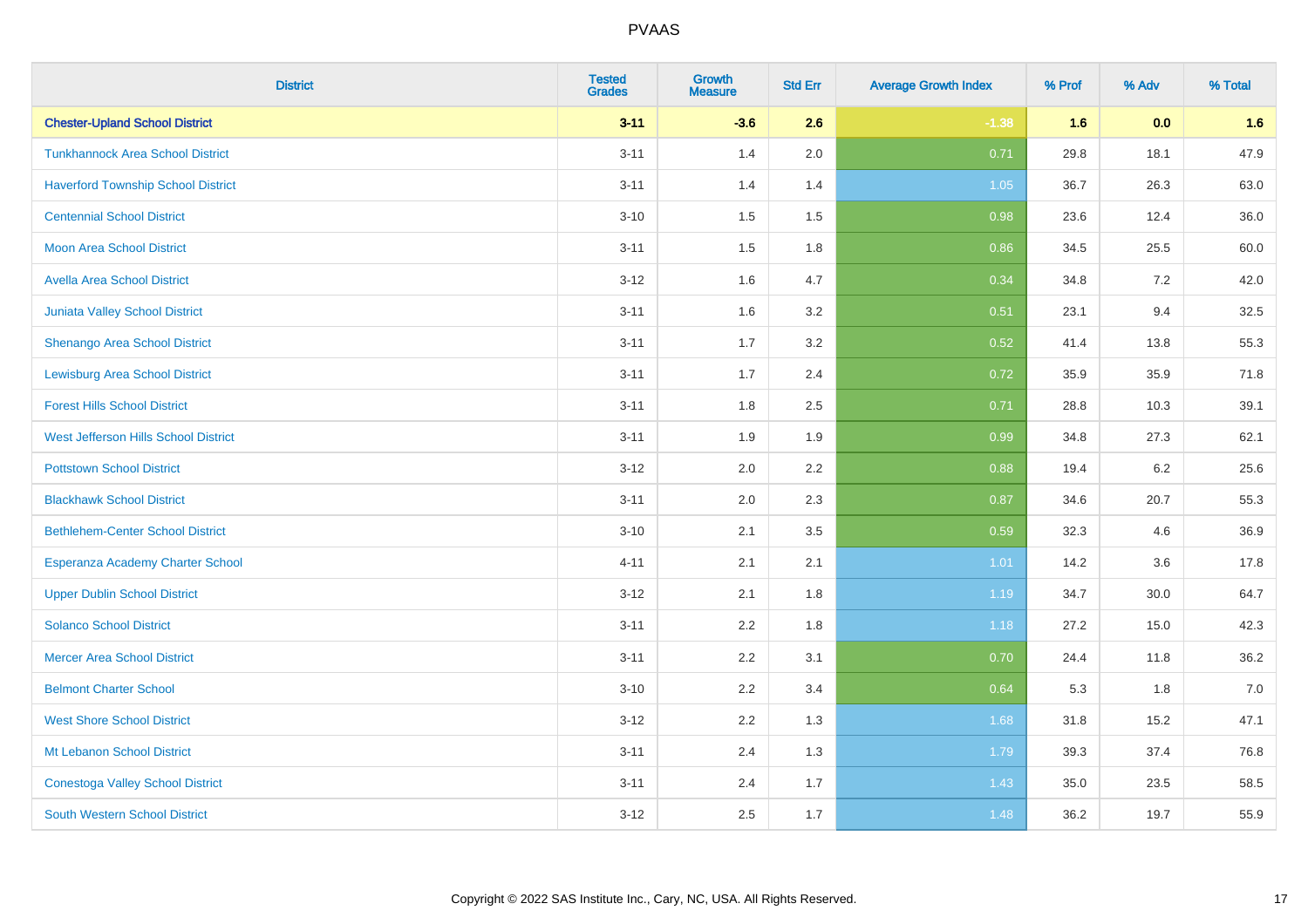| <b>District</b>                                 | <b>Tested</b><br><b>Grades</b> | <b>Growth</b><br><b>Measure</b> | <b>Std Err</b> | <b>Average Growth Index</b> | % Prof | % Adv | % Total |
|-------------------------------------------------|--------------------------------|---------------------------------|----------------|-----------------------------|--------|-------|---------|
| <b>Chester-Upland School District</b>           | $3 - 11$                       | $-3.6$                          | 2.6            | $-1.38$                     | 1.6    | 0.0   | 1.6     |
| <b>Bermudian Springs School District</b>        | $3 - 11$                       | 2.5                             | 2.4            | 1.05                        | 31.8   | 23.5  | 55.3    |
| <b>Sullivan County School District</b>          | $3 - 10$                       | 2.5                             | 4.3            | 0.58                        | 43.6   | 7.7   | 51.3    |
| <b>Union School District</b>                    | $3 - 12$                       | 2.5                             | 3.7            | 0.69                        | 17.9   | 10.4  | 28.4    |
| <b>School Lane Charter School</b>               | $3 - 11$                       | 2.6                             | 3.6            | 0.72                        | 23.1   | 18.7  | 41.8    |
| <b>Williams Valley School District</b>          | $3 - 11$                       | 2.6                             | 3.7            | 0.69                        | 17.0   | 5.1   | 22.0    |
| <b>Austin Area School District</b>              | $3 - 11$                       | 2.6                             | 6.0            | 0.43                        | 25.0   | 18.8  | 43.8    |
| <b>Athens Area School District</b>              | $3 - 11$                       | 2.6                             | 2.3            | 1.11                        | 34.9   | 12.3  | 47.3    |
| <b>Perkiomen Valley School District</b>         | $3 - 11$                       | 2.7                             | 1.5            | 1.83                        | 35.0   | 25.3  | 60.3    |
| Mastery Charter School - Pickett Campus         | $6 - 10$                       | 2.7                             | 4.2            | 0.65                        | 20.6   | 0.0   | 20.6    |
| <b>Eastern Lancaster County School District</b> | $3 - 12$                       | 2.9                             | 3.2            | 0.91                        | 35.2   | 36.4  | 71.6    |
| <b>Ringgold School District</b>                 | $3 - 11$                       | 2.9                             | 2.2            | 1.32                        | 23.8   | 13.3  | 37.1    |
| <b>Penn-Trafford School District</b>            | $3 - 11$                       | 2.9                             | 1.8            | 1.68                        | 46.3   | 26.2  | 72.5    |
| <b>Waynesboro Area School District</b>          | $3 - 12$                       | 3.0                             | 1.8            | 1.67                        | 26.0   | 23.5  | 49.5    |
| <b>Gateway School District</b>                  | $3 - 11$                       | 3.1                             | 2.0            | 1.55                        | 35.7   | 18.5  | 54.2    |
| Northampton Area School District                | $3 - 11$                       | 3.2                             | 1.5            | 2.05                        | 29.8   | 17.9  | 47.7    |
| <b>Clarion Area School District</b>             | $3 - 11$                       | 3.2                             | 3.7            | 0.88                        | 31.7   | 13.3  | 45.0    |
| North Clarion County School District            | $3-12$                         | 3.4                             | 4.1            | 0.83                        | 45.0   | 18.8  | 63.8    |
| <b>Fort Leboeuf School District</b>             | $3 - 11$                       | 3.5                             | 2.2            | 1.58                        | 32.0   | 16.8  | 48.8    |
| <b>Bellwood-Antis School District</b>           | $3 - 10$                       | 3.5                             | 2.8            | 1.24                        | 40.9   | 19.4  | 60.2    |
| <b>Keystone Central School District</b>         | $3 - 11$                       | 3.6                             | 1.8            | 2.04                        | 27.1   | 14.6  | 41.8    |
| <b>Western Wayne School District</b>            | $3 - 11$                       | 3.6                             | 2.6            | 1.39                        | 30.8   | 16.2  | 47.0    |
| <b>Midd-West School District</b>                | $3 - 11$                       | 3.6                             | 2.6            | 1.42                        | 28.6   | 25.0  | 53.6    |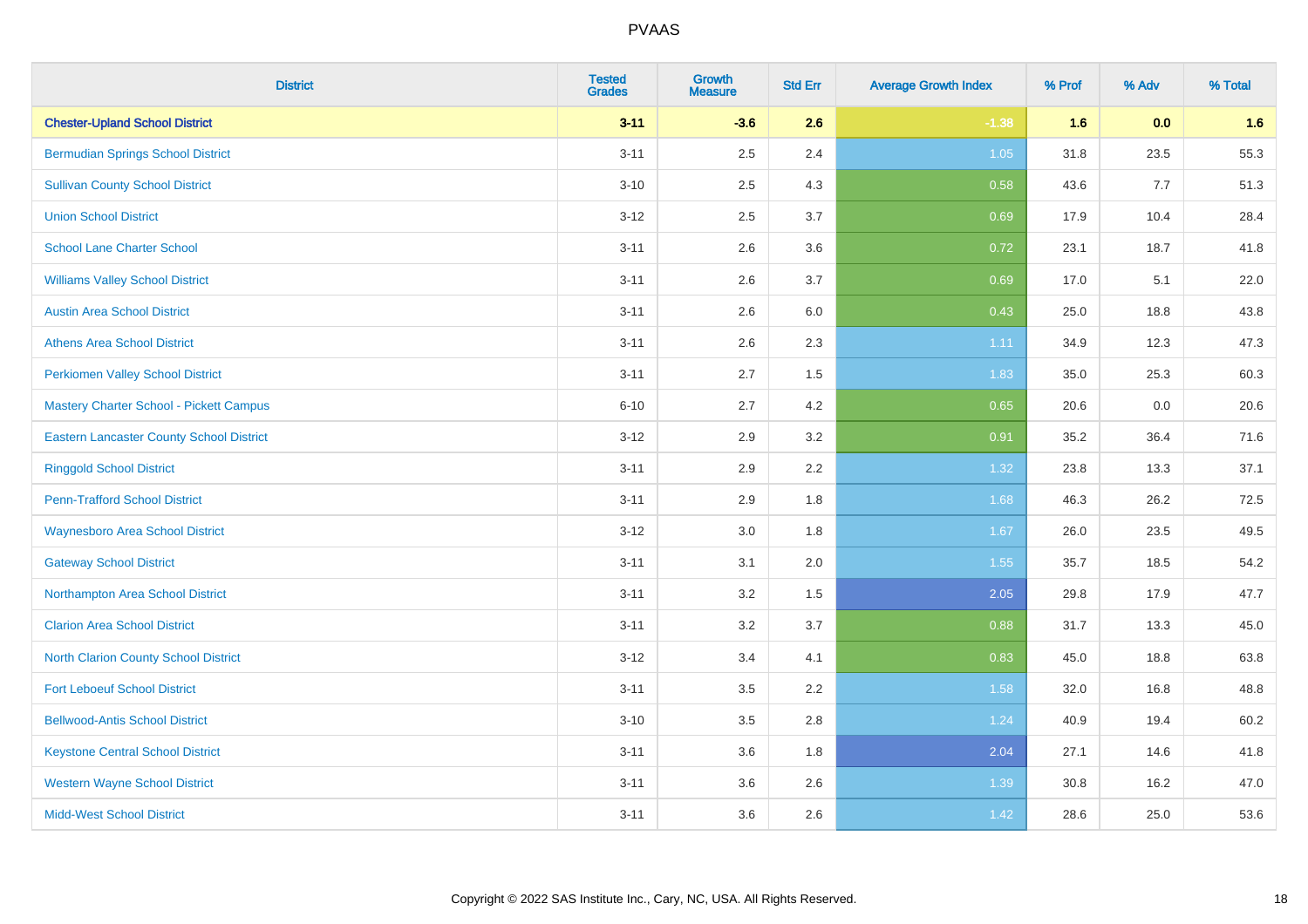| <b>District</b>                                    | <b>Tested</b><br><b>Grades</b> | <b>Growth</b><br><b>Measure</b> | <b>Std Err</b> | <b>Average Growth Index</b> | % Prof | % Adv | % Total |
|----------------------------------------------------|--------------------------------|---------------------------------|----------------|-----------------------------|--------|-------|---------|
| <b>Chester-Upland School District</b>              | $3 - 11$                       | $-3.6$                          | 2.6            | $-1.38$                     | 1.6    | 0.0   | 1.6     |
| <b>Sharpsville Area School District</b>            | $3 - 11$                       | 3.8                             | 3.7            | 1.04                        | 41.1   | 23.2  | 64.3    |
| <b>Newport School District</b>                     | $3 - 12$                       | 3.8                             | 3.3            | 1.17                        | 38.8   | 10.4  | 49.2    |
| Northeastern York School District                  | $3 - 11$                       | 3.8                             | 1.8            | 2.11                        | 32.7   | 21.0  | 53.7    |
| <b>Spring Grove Area School District</b>           | $3 - 11$                       | 3.9                             | 2.0            | 1.90                        | 30.0   | 23.0  | 53.0    |
| Susquehanna Township School District               | $3 - 12$                       | 3.9                             | 2.7            | 1.45                        | 19.0   | 13.1  | 32.0    |
| <b>Southeast Delco School District</b>             | $3 - 10$                       | 3.9                             | 3.5            | 1.12                        | 18.6   | 3.4   | 22.0    |
| <b>Brownsville Area School District</b>            | $3 - 12$                       | 3.9                             | 3.8            | 1.04                        | 22.0   | 8.5   | 30.5    |
| <b>Chestnut Ridge School District</b>              | $3 - 12$                       | 4.0                             | 2.9            | 1.38                        | 33.2   | 11.0  | 44.2    |
| <b>Eastern Lebanon County School District</b>      | $3 - 11$                       | 4.0                             | 2.1            | 1.89                        | 23.5   | 11.5  | 35.0    |
| Philipsburg-Osceola Area School District           | $3 - 11$                       | 4.1                             | 3.0            | 1.37                        | 22.5   | 16.2  | 38.8    |
| <b>Commonwealth Charter Academy Charter School</b> | $3 - 10$                       | 4.2                             | 1.6            | 2.68                        | 27.0   | 15.6  | 42.5    |
| <b>Bloomsburg Area School District</b>             | $3 - 10$                       | 4.3                             | 3.4            | 1.26                        | 36.5   | 20.6  | 57.1    |
| <b>Purchase Line School District</b>               | $3 - 12$                       | 4.3                             | 3.3            | 1.30                        | 32.3   | 9.0   | 41.4    |
| <b>Reading School District</b>                     | $3 - 11$                       | 4.3                             | 1.2            | 3.71                        | 16.8   | 6.0   | 22.8    |
| South Middleton School District                    | $3 - 11$                       | 4.4                             | 2.2            | 1.95                        | 31.1   | 16.4  | 47.5    |
| <b>Downingtown Area School District</b>            | $3 - 11$                       | 4.4                             | 1.1            | 4.06                        | 30.1   | 32.0  | 62.2    |
| Pennsylvania Virtual Charter School                | $3 - 11$                       | 4.4                             | 3.4            | 1.31                        | 29.8   | 21.2  | 51.0    |
| <b>Red Lion Area School District</b>               | $3 - 11$                       | 4.5                             | 1.9            | 2.31                        | 32.3   | 21.5  | 53.8    |
| <b>Mckeesport Area School District</b>             | $3-12$                         | 4.6                             | 2.2            | 2.14                        | 21.1   | 4.4   | 25.5    |
| <b>Central Valley School District</b>              | $3 - 10$                       | 4.7                             | 2.6            | 1.83                        | 37.8   | 18.5  | 56.3    |
| <b>East Pennsboro Area School District</b>         | $3 - 11$                       | 4.8                             | 2.1            | 2.26                        | 36.8   | 16.9  | 53.7    |
| <b>Conemaugh Township Area School District</b>     | $3-12$                         | 4.8                             | 3.5            | 1.39                        | 30.9   | 27.8  | 58.8    |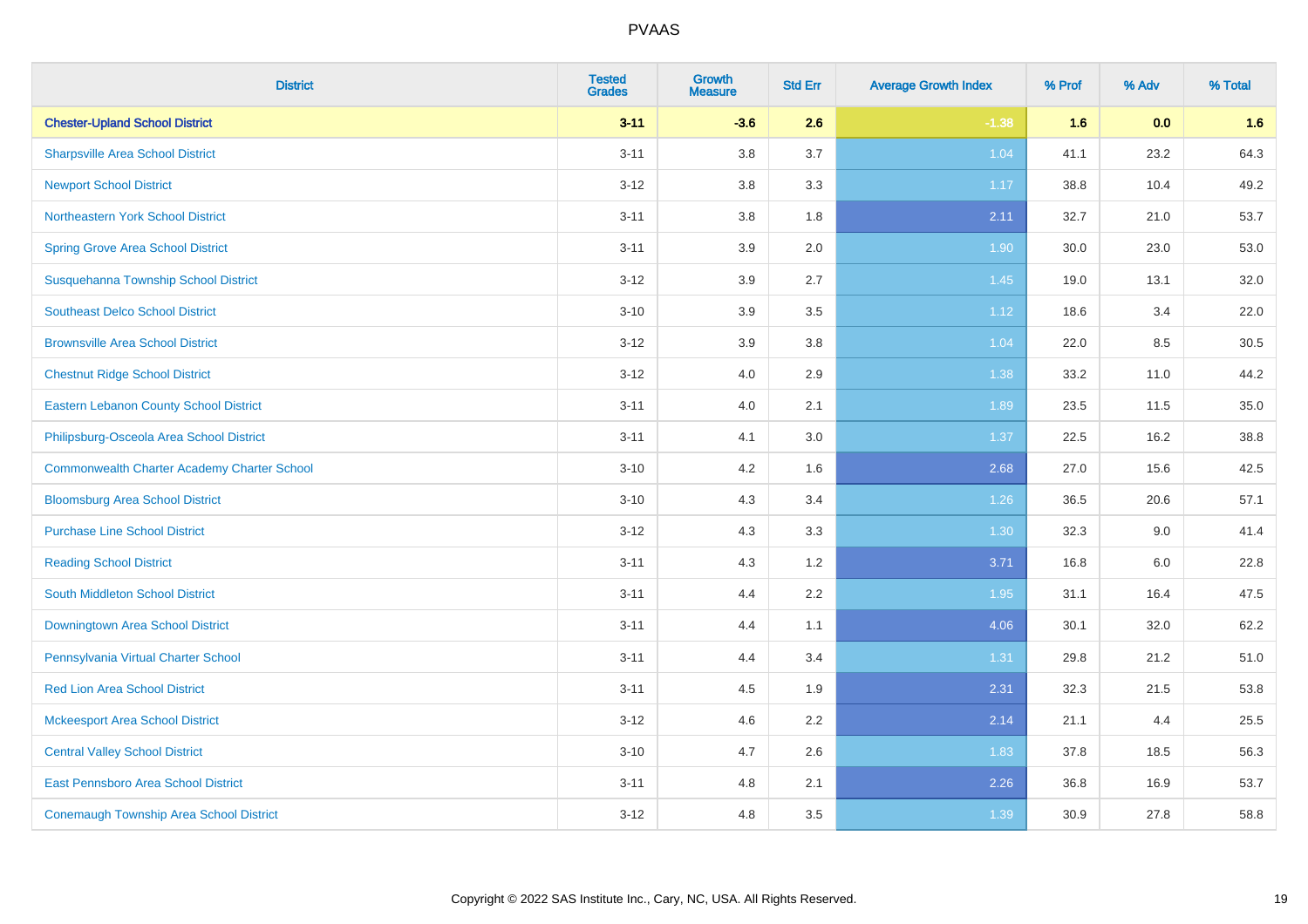| <b>District</b>                                | <b>Tested</b><br><b>Grades</b> | <b>Growth</b><br><b>Measure</b> | <b>Std Err</b> | <b>Average Growth Index</b> | % Prof | % Adv | % Total |
|------------------------------------------------|--------------------------------|---------------------------------|----------------|-----------------------------|--------|-------|---------|
| <b>Chester-Upland School District</b>          | $3 - 11$                       | $-3.6$                          | 2.6            | $-1.38$                     | 1.6    | 0.0   | 1.6     |
| <b>Wallingford-Swarthmore School District</b>  | $3 - 10$                       | $5.0\,$                         | $2.2\,$        | 2.25                        | 33.3   | 37.1  | 70.4    |
| Johnsonburg Area School District               | $3 - 11$                       | 5.0                             | 3.9            | 1.27                        | 35.5   | 11.8  | 47.4    |
| Aspira Bilingual Cyber Charter School          | $3 - 11$                       | 5.1                             | 5.8            | 0.87                        | 4.8    | 0.0   | 4.8     |
| Hope For Hyndman Charter School                | $3 - 11$                       | 5.1                             | 5.8            | 0.88                        | 14.3   | 7.1   | 21.4    |
| <b>Lower Dauphin School District</b>           | $3 - 11$                       | 5.3                             | 1.8            | 3.03                        | 30.6   | 26.8  | 57.5    |
| <b>Great Valley School District</b>            | $3 - 11$                       | 5.4                             | 2.0            | 2.77                        | 33.8   | 33.5  | 67.3    |
| <b>Galeton Area School District</b>            | $3 - 11$                       | 5.4                             | 5.4            | 1.01                        | 33.3   | 22.2  | 55.6    |
| <b>Pennsbury School District</b>               | $3 - 11$                       | 5.6                             | 1.3            | 4.38                        | 37.7   | 27.7  | 65.4    |
| <b>Crawford Central School District</b>        | $3 - 11$                       | 5.7                             | 2.1            | 2.71                        | 26.4   | 15.8  | 42.1    |
| <b>Wyalusing Area School District</b>          | $3 - 12$                       | 5.7                             | 3.2            | 1.78                        | 38.6   | 12.9  | 51.4    |
| <b>Upper Perkiomen School District</b>         | $3 - 11$                       | 5.7                             | 1.9            | 3.04                        | 25.4   | 19.9  | 45.4    |
| <b>Sayre Area School District</b>              | $3 - 11$                       | 5.8                             | 3.2            | 1.81                        | 30.3   | 21.0  | 51.3    |
| <b>Smethport Area School District</b>          | $3 - 12$                       | 5.8                             | 3.8            | 1.52                        | 24.6   | 20.0  | 44.6    |
| <b>Brandywine Heights Area School District</b> | $3 - 11$                       | 5.8                             | 2.6            | 2.27                        | 27.7   | 28.6  | 56.2    |
| <b>Halifax Area School District</b>            | $3 - 11$                       | 5.8                             | 3.5            | 1.64                        | 32.1   | 18.9  | 50.9    |
| <b>Salisbury Township School District</b>      | $3 - 11$                       | 5.8                             | 3.6            | 1.62                        | 24.4   | 12.6  | 37.0    |
| Huntingdon Area School District                | $3 - 11$                       | 5.8                             | 2.6            | 2.28                        | 27.8   | 17.4  | 45.2    |
| <b>Donegal School District</b>                 | $3-12$                         | 5.9                             | 2.2            | 2.72                        | 34.1   | 23.1  | 57.2    |
| Saint Marys Area School District               | $3 - 11$                       | 6.0                             | 2.2            | 2.69                        | 35.4   | 18.3  | 53.7    |
| South Fayette Township School District         | $3 - 11$                       | 6.0                             | 1.8            | 3.33                        | 32.2   | 38.3  | 70.5    |
| <b>Hazleton Area School District</b>           | $3 - 11$                       | 6.0                             | 1.6            | 3.85                        | 20.5   | 9.0   | 29.5    |
| <b>Penncrest School District</b>               | $3 - 11$                       | 6.0                             | 1.9            | 3.24                        | 31.1   | 16.9  | 48.0    |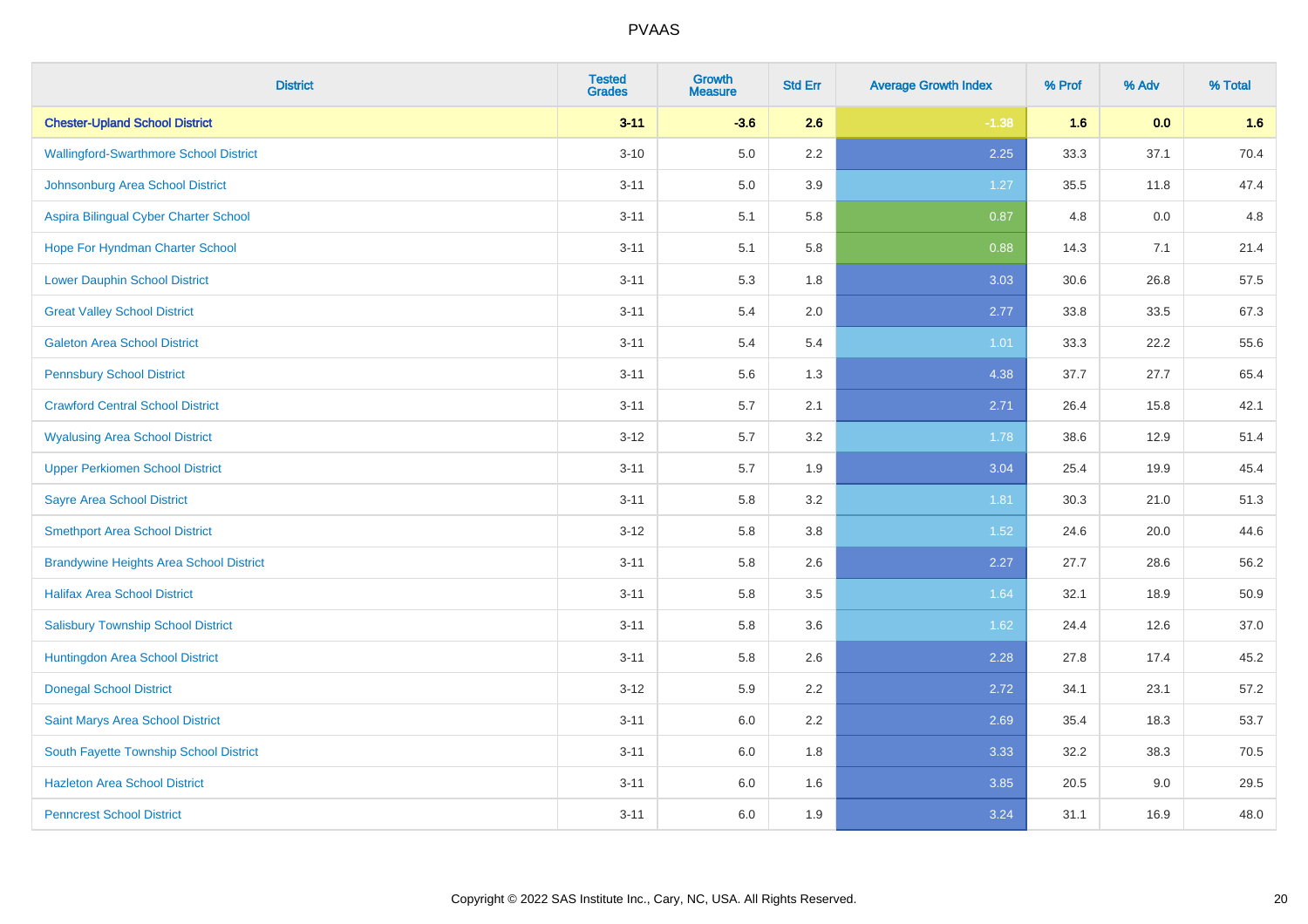| <b>District</b>                                | <b>Tested</b><br><b>Grades</b> | <b>Growth</b><br><b>Measure</b> | <b>Std Err</b> | <b>Average Growth Index</b> | % Prof | % Adv   | % Total |
|------------------------------------------------|--------------------------------|---------------------------------|----------------|-----------------------------|--------|---------|---------|
| <b>Chester-Upland School District</b>          | $3 - 11$                       | $-3.6$                          | 2.6            | $-1.38$                     | 1.6    | 0.0     | 1.6     |
| Multicultural Academy Charter School           | $9 - 11$                       | 6.0                             | 3.4            | 1.77                        | 12.3   | $0.0\,$ | 12.3    |
| Northern Lehigh School District                | $3 - 12$                       | 6.1                             | 2.5            | 2.42                        | 21.4   | 18.0    | 39.3    |
| South Butler County School District            | $3 - 10$                       | 6.3                             | 2.2            | 2.80                        | 37.8   | 19.2    | 57.0    |
| <b>United School District</b>                  | $3 - 11$                       | 6.3                             | 3.3            | 1.89                        | 38.8   | 16.3    | 55.0    |
| <b>Easton Area School District</b>             | $3 - 12$                       | 6.3                             | 1.3            | 4.91                        | 24.1   | 13.0    | 37.1    |
| <b>Bedford Area School District</b>            | $3 - 11$                       | 6.4                             | 2.4            | 2.68                        | 31.0   | 20.6    | 51.6    |
| People For People Charter School               | $3 - 12$                       | 6.4                             | 5.6            | 1.15                        | 2.4    | 0.0     | 2.4     |
| <b>Tamaqua Area School District</b>            | $3 - 12$                       | 6.5                             | 2.4            | 2.72                        | 34.3   | 17.5    | 51.8    |
| <b>Port Allegany School District</b>           | $3 - 11$                       | 6.5                             | 3.7            | 1.74                        | 26.4   | 11.3    | 37.7    |
| 21st Century Cyber Charter School              | $6 - 12$                       | 6.6                             | 2.1            | 3.16                        | 29.0   | 21.8    | 50.8    |
| <b>Mars Area School District</b>               | $3 - 10$                       | 6.6                             | 1.9            | 3.45                        | 36.7   | 32.4    | 69.1    |
| <b>Mastery Charter School - Hardy Williams</b> | $3 - 11$                       | 6.6                             | 3.0            | 2.21                        | 24.7   | $1.2$   | 25.9    |
| <b>Bellefonte Area School District</b>         | $3 - 11$                       | 6.7                             | 2.0            | 3.34                        | 28.8   | 21.5    | 50.2    |
| <b>Abington Heights School District</b>        | $3 - 11$                       | 6.7                             | 1.7            | 4.00                        | 33.8   | 31.7    | 65.5    |
| Pennsylvania Distance Learning Charter School  | $3 - 12$                       | 6.8                             | 3.4            | 1.99                        | 19.8   | $6.2\,$ | 25.9    |
| <b>Northern Potter School District</b>         | $3 - 12$                       | 6.8                             | 4.6            | 1.48                        | 30.6   | 11.1    | 41.7    |
| Northern Tioga School District                 | $3 - 12$                       | 6.8                             | 2.6            | 2.64                        | 25.0   | 16.9    | 41.9    |
| <b>Brookville Area School District</b>         | $3 - 11$                       | 6.8                             | 3.1            | 2.19                        | 46.1   | 14.6    | 60.7    |
| <b>Ephrata Area School District</b>            | $3 - 11$                       | 6.8                             | 1.7            | 4.08                        | 31.6   | 17.1    | 48.8    |
| <b>Muncy School District</b>                   | $3 - 11$                       | 6.9                             | 3.3            | 2.12                        | 37.6   | 18.8    | 56.4    |
| <b>William Penn School District</b>            | $3 - 12$                       | 7.0                             | 1.9            | 3.61                        | 14.0   | 7.2     | 21.3    |
| <b>Bentworth School District</b>               | $3 - 11$                       | 7.0                             | 3.0            | 2.36                        | 26.6   | 17.0    | 43.6    |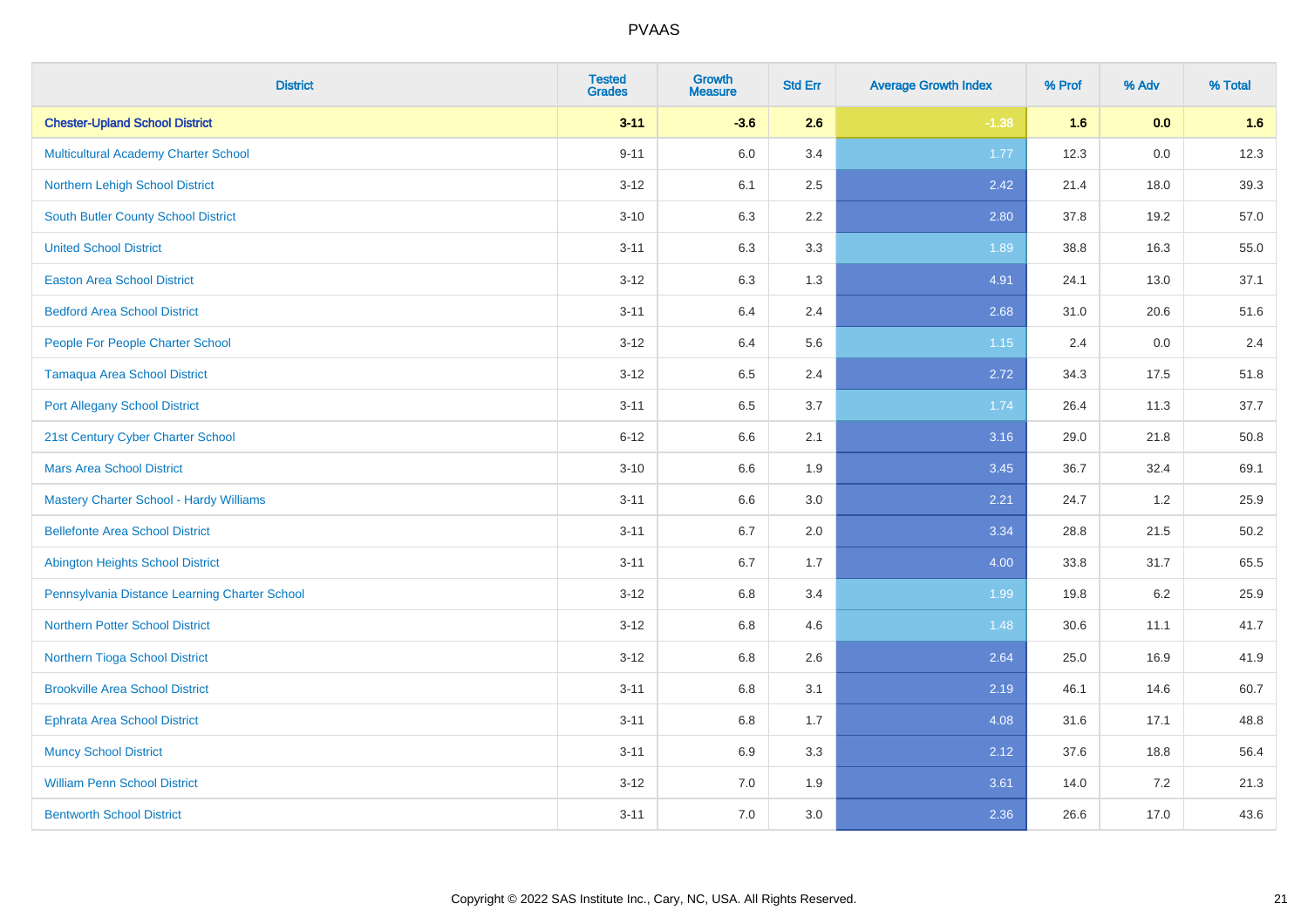| <b>District</b>                               | <b>Tested</b><br><b>Grades</b> | <b>Growth</b><br><b>Measure</b> | <b>Std Err</b> | <b>Average Growth Index</b> | % Prof | % Adv | % Total |
|-----------------------------------------------|--------------------------------|---------------------------------|----------------|-----------------------------|--------|-------|---------|
| <b>Chester-Upland School District</b>         | $3 - 11$                       | $-3.6$                          | 2.6            | $-1.38$                     | 1.6    | 0.0   | 1.6     |
| Leechburg Area School District                | $3 - 11$                       | 7.0                             | 3.9            | 1.79                        | 37.7   | 4.9   | 42.6    |
| <b>Penn Manor School District</b>             | $3 - 11$                       | 7.1                             | 1.5            | 4.82                        | 26.7   | 20.5  | 47.2    |
| <b>Elizabethtown Area School District</b>     | $3 - 12$                       | 7.1                             | 1.7            | 4.19                        | 36.4   | 27.6  | 64.0    |
| <b>Esperanza Cyber Charter School</b>         | $3 - 11$                       | 7.1                             | 6.1            | $1.15$                      | 8.8    | 2.9   | 11.8    |
| <b>Conrad Weiser Area School District</b>     | $3 - 11$                       | 7.1                             | 2.1            | 3.34                        | 28.2   | 14.4  | 42.6    |
| Dr Robert Ketterer Charter School Inc         | $6 - 12$                       | 7.1                             | 4.3            | 1.66                        | 7.3    | 1.7   | 9.0     |
| <b>Dover Area School District</b>             | $3 - 12$                       | 7.1                             | 1.9            | 3.78                        | 33.0   | 18.7  | 51.7    |
| <b>Phoenixville Area School District</b>      | $3 - 11$                       | 7.3                             | 1.8            | 3.96                        | 32.3   | 27.6  | 59.8    |
| <b>York Suburban School District</b>          | $3 - 11$                       | 7.4                             | 2.1            | 3.55                        | 24.9   | 31.2  | 56.1    |
| <b>Pennridge School District</b>              | $3 - 10$                       | 7.4                             | 1.5            | 5.10                        | 32.0   | 27.6  | 59.6    |
| <b>Hampton Township School District</b>       | $3 - 11$                       | 7.4                             | 2.0            | 3.79                        | 37.9   | 39.2  | 77.0    |
| <b>Radnor Township School District</b>        | $3 - 12$                       | 7.5                             | 1.9            | 4.03                        | 33.0   | 38.3  | 71.3    |
| <b>Stroudsburg Area School District</b>       | $3 - 11$                       | 7.5                             | 1.6            | 4.70                        | 30.4   | 18.3  | 48.7    |
| <b>Bald Eagle Area School District</b>        | $3 - 11$                       | 7.6                             | 2.5            | 3.00                        | 31.6   | 15.6  | 47.3    |
| <b>Conewago Valley School District</b>        | $3 - 12$                       | 7.6                             | 1.7            | 4.46                        | 41.3   | 19.4  | 60.6    |
| <b>Avon Grove School District</b>             | $3 - 10$                       | 7.6                             | 1.4            | 5.29                        | 33.7   | 33.2  | 67.0    |
| <b>Juniata County School District</b>         | $3 - 12$                       | 7.7                             | 2.0            | 3.81                        | 22.9   | 18.9  | 41.8    |
| <b>Palisades School District</b>              | $3 - 11$                       | 7.7                             | 2.9            | 2.66                        | 27.8   | 20.3  | 48.1    |
| <b>Keystone School District</b>               | $3 - 11$                       | 7.8                             | 5.7            | 1.37                        | 35.0   | 45.0  | 80.0    |
| <b>Glendale School District</b>               | $3 - 10$                       | 7.9                             | $3.5\,$        | 2.25                        | 42.6   | 9.3   | 51.8    |
| <b>Mastery Charter School - Thomas Campus</b> | $3 - 10$                       | 7.9                             | 5.7            | 1.39                        | 12.5   | 0.0   | 12.5    |
| Pennsylvania Leadership Charter School        | $3 - 11$                       | 8.0                             | 1.9            | 4.22                        | 33.1   | 27.8  | 60.9    |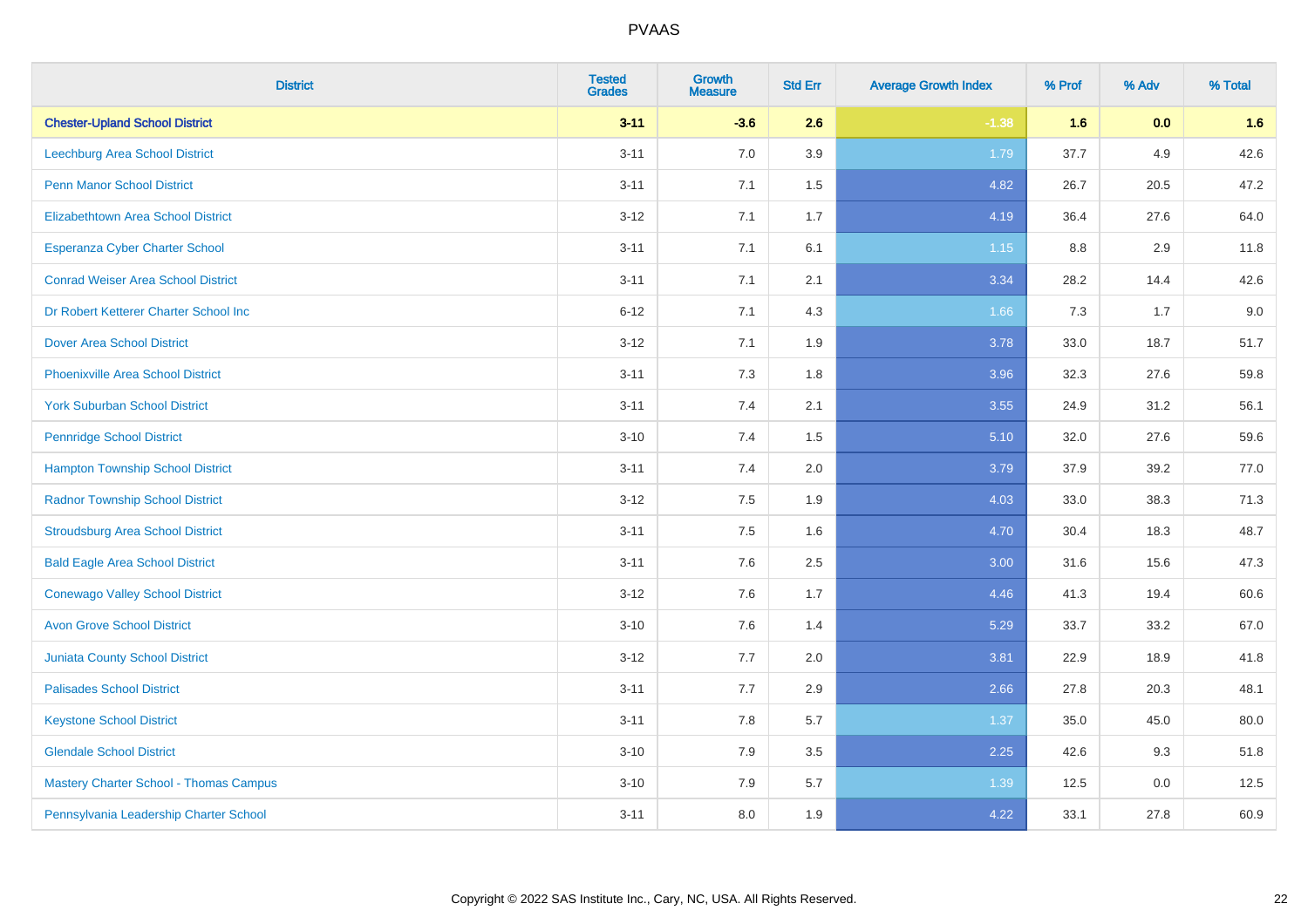| <b>District</b>                                | <b>Tested</b><br><b>Grades</b> | <b>Growth</b><br><b>Measure</b> | <b>Std Err</b> | <b>Average Growth Index</b> | % Prof | % Adv | % Total |
|------------------------------------------------|--------------------------------|---------------------------------|----------------|-----------------------------|--------|-------|---------|
| <b>Chester-Upland School District</b>          | $3 - 11$                       | $-3.6$                          | 2.6            | $-1.38$                     | 1.6    | 0.0   | 1.6     |
| <b>Dallas School District</b>                  | $3 - 11$                       | 8.1                             | 2.1            | 3.87                        | 32.4   | 22.4  | 54.8    |
| <b>Benton Area School District</b>             | $3 - 10$                       | 8.1                             | 4.0            | 2.01                        | 35.7   | 28.6  | 64.3    |
| <b>Cornwall-Lebanon School District</b>        | $3 - 11$                       | 8.2                             | 1.6            | 5.24                        | 28.0   | 20.5  | 48.6    |
| <b>Blue Ridge School District</b>              | $3 - 11$                       | 8.3                             | 3.7            | 2.24                        | 29.6   | 9.3   | 38.9    |
| <b>Fairview School District</b>                | $3 - 11$                       | 8.3                             | 2.4            | 3.43                        | 41.9   | 34.9  | 76.7    |
| <b>Canton Area School District</b>             | $3 - 11$                       | 8.4                             | 2.9            | 2.92                        | 13.8   | 23.0  | 36.8    |
| Northern York County School District           | $3 - 11$                       | 8.4                             | 1.8            | 4.63                        | 24.3   | 23.1  | 47.4    |
| <b>Neshaminy School District</b>               | $3 - 11$                       | 8.6                             | 1.3            | 6.56                        | 31.3   | 23.9  | 55.2    |
| Oil City Area School District                  | $3 - 11$                       | 8.6                             | 2.4            | 3.56                        | 29.1   | 13.1  | 42.2    |
| <b>West Allegheny School District</b>          | $3-12$                         | 8.6                             | 2.0            | 4.34                        | 37.3   | 27.2  | 64.5    |
| <b>Lower Moreland Township School District</b> | $3 - 11$                       | 8.7                             | 2.0            | 4.35                        | 38.2   | 33.2  | 71.4    |
| <b>Tredyffrin-Easttown School District</b>     | $3 - 10$                       | 8.7                             | 2.4            | 3.57                        | 35.2   | 35.8  | 71.0    |
| <b>Homer-Center School District</b>            | $3 - 11$                       | 8.8                             | 3.5            | 2.53                        | 38.0   | 17.7  | 55.8    |
| <b>Kane Area School District</b>               | $3 - 10$                       | 8.8                             | 2.9            | 3.07                        | 31.4   | 19.8  | 51.2    |
| <b>Wallenpaupack Area School District</b>      | $3 - 11$                       | $8.8\,$                         | 2.1            | 4.28                        | 28.5   | 18.9  | 47.4    |
| <b>East Penn School District</b>               | $3 - 11$                       | 8.9                             | 1.2            | 7.61                        | 32.8   | 26.4  | 59.2    |
| <b>Spring Cove School District</b>             | $3 - 11$                       | 9.1                             | 2.4            | 3.77                        | 31.8   | 25.4  | 57.1    |
| <b>Millcreek Township School District</b>      | $3 - 11$                       | 9.1                             | 1.4            | 6.61                        | 34.5   | 30.1  | 64.6    |
| <b>Pine-Richland School District</b>           | $3 - 11$                       | 9.3                             | 1.7            | 5.56                        | 42.3   | 35.8  | 78.1    |
| <b>Valley View School District</b>             | $3 - 11$                       | 9.3                             | 2.2            | 4.18                        | 26.6   | 23.1  | 49.7    |
| <b>Kutztown Area School District</b>           | $3-12$                         | 9.3                             | 2.8            | 3.34                        | 38.5   | 14.6  | 53.2    |
| <b>Apollo-Ridge School District</b>            | $3 - 12$                       | 9.5                             | 3.0            | 3.23                        | 34.0   | 9.4   | 43.4    |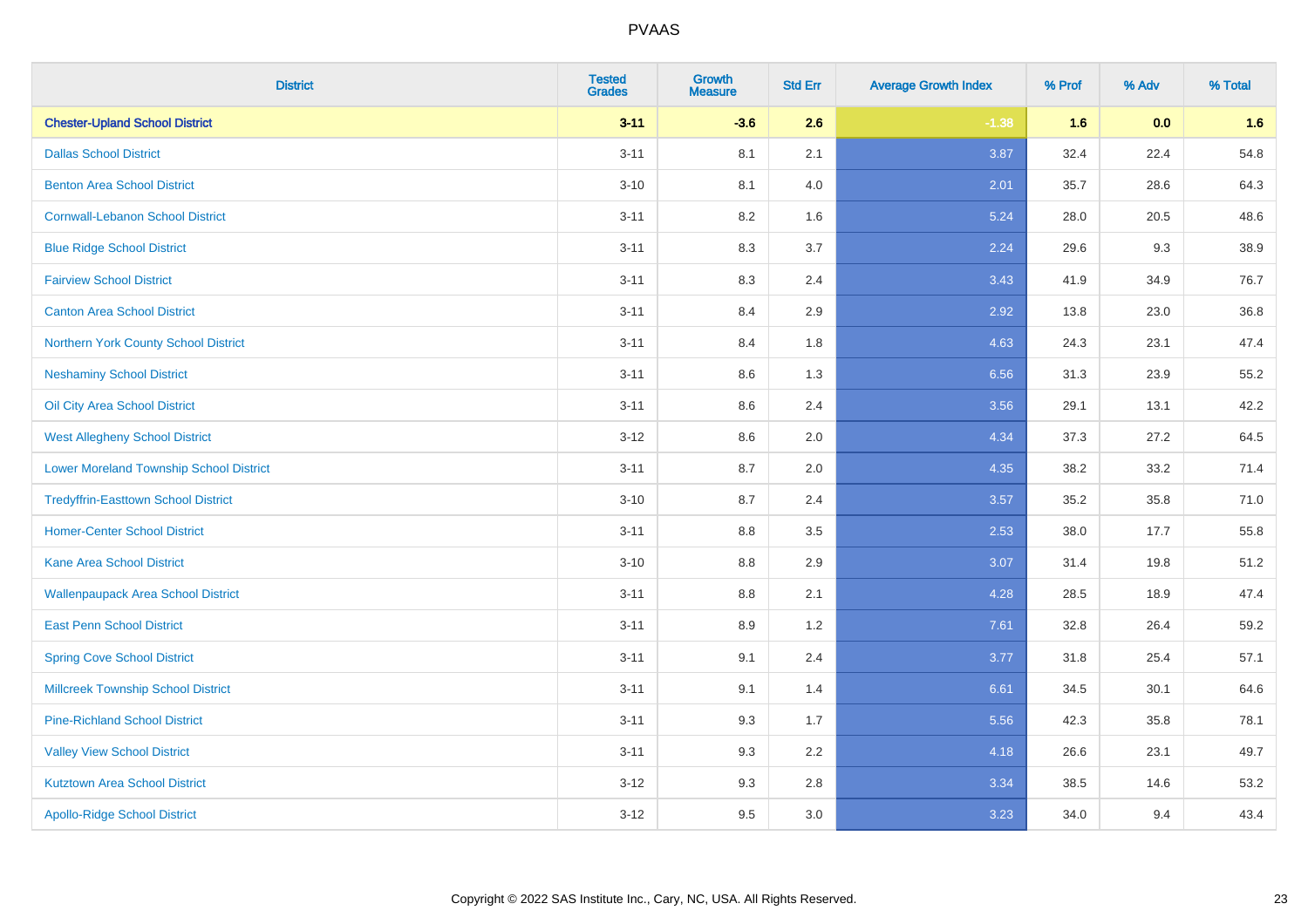| <b>District</b>                          | <b>Tested</b><br><b>Grades</b> | <b>Growth</b><br><b>Measure</b> | <b>Std Err</b> | <b>Average Growth Index</b> | % Prof | % Adv | % Total |
|------------------------------------------|--------------------------------|---------------------------------|----------------|-----------------------------|--------|-------|---------|
| <b>Chester-Upland School District</b>    | $3 - 11$                       | $-3.6$                          | 2.6            | $-1.38$                     | 1.6    | 0.0   | 1.6     |
| <b>Avon Grove Charter School</b>         | $3 - 11$                       | 9.8                             | 3.1            | 3.18                        | 32.4   | 26.0  | 58.4    |
| <b>Armstrong School District</b>         | $3 - 11$                       | 9.8                             | 1.6            | 6.22                        | 32.8   | 24.6  | 57.4    |
| <b>Oswayo Valley School District</b>     | $3 - 12$                       | 9.9                             | 5.1            | 1.93                        | 26.5   | 44.1  | 70.6    |
| <b>Fleetwood Area School District</b>    | $3 - 10$                       | 10.4                            | 2.0            | 5.19                        | 31.7   | 25.8  | 57.5    |
| <b>Warrior Run School District</b>       | $3 - 11$                       | 10.5                            | 2.7            | 3.86                        | 34.1   | 16.8  | 50.9    |
| <b>Manheim Township School District</b>  | $3-12$                         | 10.9                            | 1.5            | 7.51                        | 30.9   | 31.0  | 61.9    |
| <b>Methacton School District</b>         | $3 - 11$                       | 11.0                            | 1.6            | 6.94                        | 36.0   | 33.6  | 69.6    |
| <b>West Perry School District</b>        | $3 - 11$                       | 11.0                            | 2.3            | 4.76                        | 26.9   | 20.5  | 47.4    |
| Lampeter-Strasburg School District       | $3 - 12$                       | 11.0                            | 1.9            | 5.69                        | 35.4   | 32.3  | 67.7    |
| <b>Wilmington Area School District</b>   | $3 - 11$                       | 11.1                            | 3.3            | 3.37                        | 29.8   | 26.2  | 56.0    |
| <b>Belle Vernon Area School District</b> | $3 - 11$                       | 11.1                            | 2.3            | 4.88                        | 31.6   | 25.4  | 57.1    |
| <b>Steel Valley School District</b>      | $3 - 11$                       | 11.1                            | 3.3            | 3.33                        | 34.8   | 10.1  | 44.9    |
| <b>Upper Darby School District</b>       | $3 - 12$                       | 11.2                            | 1.4            | 8.28                        | 23.8   | 11.8  | 35.6    |
| <b>Greenwood School District</b>         | $3 - 11$                       | 11.3                            | 3.6            | 3.14                        | 31.2   | 32.8  | 63.9    |
| <b>Franklin Regional School District</b> | $3 - 11$                       | 11.3                            | 1.8            | 6.13                        | 30.0   | 35.0  | 65.0    |
| <b>Lehighton Area School District</b>    | $3 - 11$                       | 11.4                            | 2.4            | 4.84                        | 30.5   | 24.9  | 55.3    |
| <b>Line Mountain School District</b>     | $3 - 11$                       | 11.7                            | 3.9            | 3.01                        | 40.4   | 42.3  | 82.7    |
| <b>Whitehall-Coplay School District</b>  | $3 - 11$                       | 11.8                            | 1.7            | 7.06                        | 32.3   | 21.7  | 54.0    |
| <b>Indiana Area School District</b>      | $3 - 11$                       | 12.0                            | 2.0            | 5.98                        | 30.0   | 30.4  | 60.3    |
| <b>Blue Mountain School District</b>     | $3 - 10$                       | 12.2                            | 2.1            | 5.81                        | 30.7   | 26.1  | 56.8    |
| <b>Quaker Valley School District</b>     | $3 - 11$                       | 12.2                            | 2.5            | 4.90                        | 39.5   | 26.4  | 65.9    |
| <b>Montrose Area School District</b>     | $3 - 10$                       | 12.3                            | 2.8            | 4.41                        | 37.8   | 28.9  | 66.7    |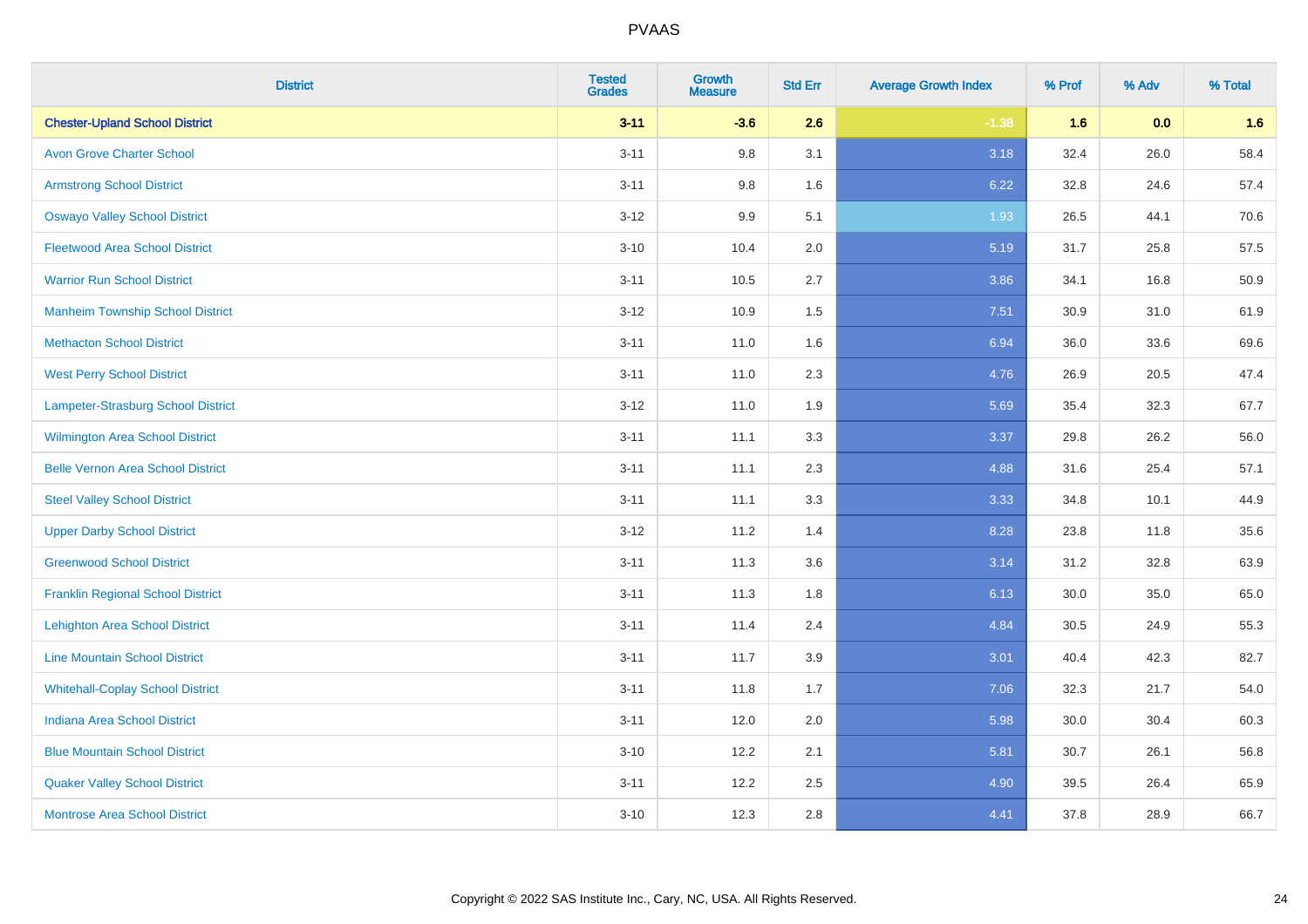| <b>District</b>                                 | <b>Tested</b><br><b>Grades</b> | <b>Growth</b><br><b>Measure</b> | <b>Std Err</b> | <b>Average Growth Index</b> | % Prof | % Adv | % Total |
|-------------------------------------------------|--------------------------------|---------------------------------|----------------|-----------------------------|--------|-------|---------|
| <b>Chester-Upland School District</b>           | $3 - 11$                       | $-3.6$                          | 2.6            | $-1.38$                     | 1.6    | 0.0   | 1.6     |
| <b>Mifflin County School District</b>           | $3 - 11$                       | 12.3                            | 1.6            | 7.69                        | 35.1   | 15.1  | 50.3    |
| <b>Cocalico School District</b>                 | $3 - 11$                       | 12.3                            | 1.9            | 6.48                        | 28.2   | 32.3  | 60.5    |
| Allegheny-Clarion Valley School District        | $3 - 10$                       | 12.3                            | 4.1            | 3.03                        | 33.3   | 19.0  | 52.4    |
| <b>Manheim Central School District</b>          | $3 - 11$                       | 12.8                            | 2.0            | 6.52                        | 27.8   | 35.4  | 63.2    |
| Pen Argyl Area School District                  | $3 - 12$                       | 12.8                            | 2.5            | 5.10                        | 28.5   | 23.8  | 52.3    |
| <b>Central York School District</b>             | $3 - 12$                       | 12.9                            | 1.5            | 8.64                        | 31.4   | 24.1  | 55.5    |
| <b>Laurel School District</b>                   | $3 - 11$                       | 13.0                            | 3.1            | 4.19                        | 30.3   | 15.7  | 46.1    |
| <b>North Pocono School District</b>             | $3 - 11$                       | 13.1                            | 3.7            | 3.54                        | 31.4   | 33.3  | 64.7    |
| <b>Maritime Academy Charter School</b>          | $3 - 10$                       | 13.2                            | 3.1            | 4.29                        | 24.0   | 1.3   | 25.3    |
| <b>Lakeland School District</b>                 | $3 - 11$                       | 13.3                            | 2.8            | 4.80                        | 22.2   | 21.2  | 43.4    |
| <b>Tuscarora School District</b>                | $3 - 11$                       | 13.4                            | 2.2            | 6.20                        | 37.1   | 26.3  | 63.4    |
| <b>Hempfield School District</b>                | $3 - 11$                       | 13.4                            | 1.3            | 10.53                       | 29.9   | 36.8  | 66.7    |
| <b>Harbor Creek School District</b>             | $3 - 11$                       | 13.4                            | 2.3            | 5.80                        | 34.5   | 40.7  | 75.2    |
| <b>Council Rock School District</b>             | $3 - 11$                       | 13.5                            | 1.1            | 12.27                       | 32.0   | 35.4  | 67.4    |
| <b>Iroquois School District</b>                 | $3 - 11$                       | 13.6                            | 2.8            | 4.83                        | 33.3   | 16.0  | 49.4    |
| <b>Upper Saint Clair School District</b>        | $3 - 11$                       | 13.8                            | 1.8            | 7.86                        | 32.2   | 44.5  | 76.7    |
| <b>Upper Merion Area School District</b>        | $3 - 11$                       | 14.0                            | 2.0            | 7.15                        | 34.4   | 32.6  | 67.0    |
| <b>Hermitage School District</b>                | $3 - 12$                       | 14.0                            | 2.5            | 5.59                        | 34.0   | 27.0  | 61.0    |
| <b>Peters Township School District</b>          | $3 - 11$                       | 14.1                            | 1.7            | 8.16                        | 35.2   | 41.6  | 76.8    |
| Penns Valley Area School District               | $3 - 12$                       | 14.1                            | 2.6            | 5.33                        | 29.6   | 23.3  | 52.9    |
| Capital Area School for the Arts Charter School | $9 - 11$                       | 14.2                            | 4.5            | 3.13                        | 27.5   | 30.0  | 57.5    |
| <b>Agora Cyber Charter School</b>               | $3 - 11$                       | 14.6                            | 2.4            | 6.03                        | 24.7   | 19.5  | 44.2    |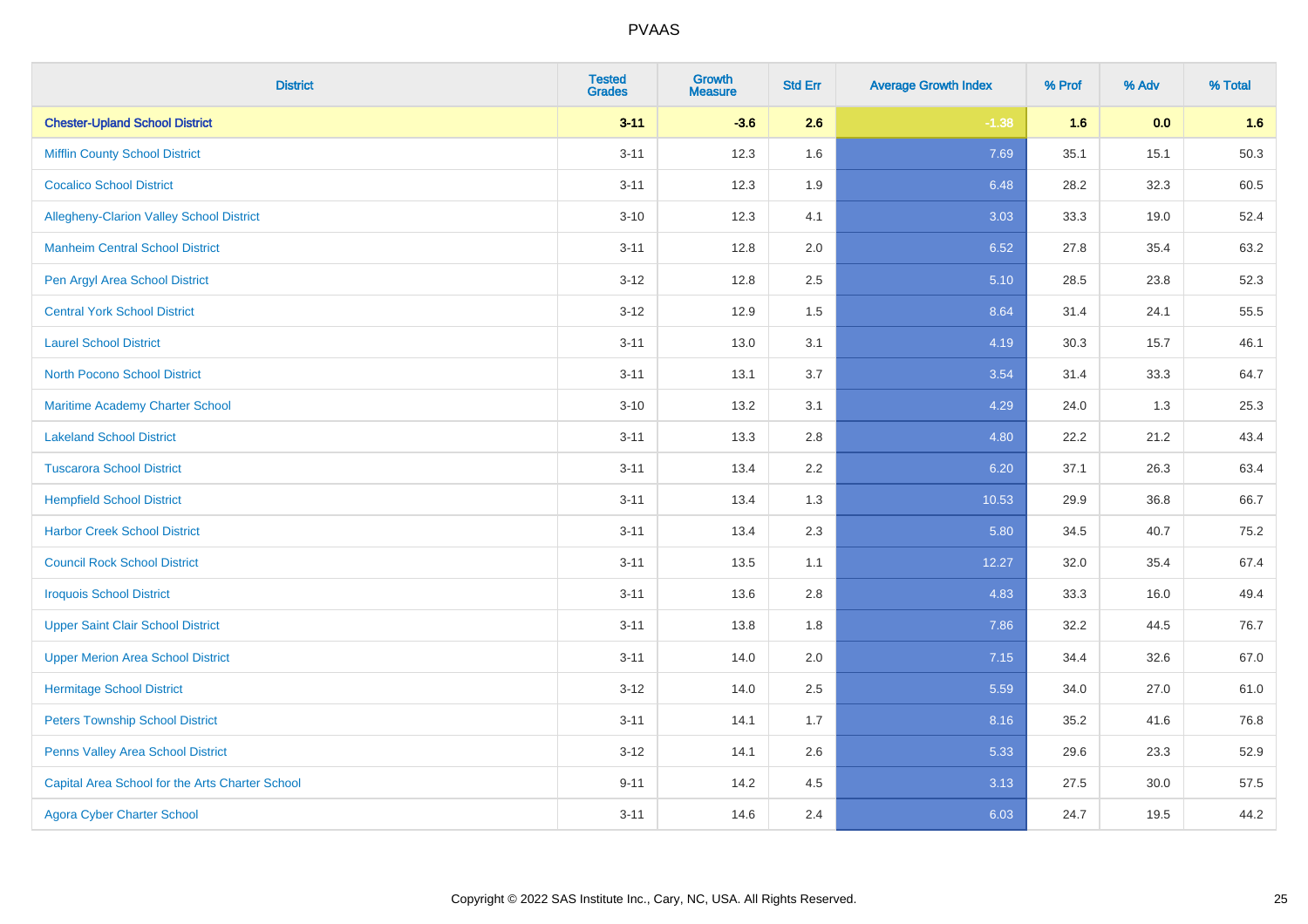| <b>District</b>                              | <b>Tested</b><br><b>Grades</b> | <b>Growth</b><br><b>Measure</b> | <b>Std Err</b> | <b>Average Growth Index</b> | % Prof | % Adv | % Total |
|----------------------------------------------|--------------------------------|---------------------------------|----------------|-----------------------------|--------|-------|---------|
| <b>Chester-Upland School District</b>        | $3 - 11$                       | $-3.6$                          | 2.6            | $-1.38$                     | 1.6    | 0.0   | 1.6     |
| <b>Coudersport Area School District</b>      | $3 - 11$                       | 14.8                            | 3.4            | 4.33                        | 34.7   | 28.0  | 62.7    |
| Lake-Lehman School District                  | $3 - 11$                       | 14.9                            | 2.8            | 5.34                        | 25.8   | 22.5  | 48.3    |
| <b>Southern York County School District</b>  | $3 - 11$                       | 15.5                            | 1.8            | 8.48                        | 37.6   | 29.2  | 66.8    |
| <b>Central Bucks School District</b>         | $3 - 11$                       | 15.5                            | 0.9            | 17.94                       | 34.8   | 41.4  | 76.2    |
| <b>Delaware Valley School District</b>       | $3 - 11$                       | 15.7                            | 1.6            | 9.62                        | 36.7   | 32.1  | 68.8    |
| <b>Punxsutawney Area School District</b>     | $3 - 11$                       | 15.8                            | 2.7            | 5.83                        | 18.6   | 29.0  | 47.6    |
| Unionville-Chadds Ford School District       | $3 - 11$                       | 15.8                            | 1.7            | 9.12                        | 31.2   | 48.0  | 79.2    |
| Palmyra Area School District                 | $3 - 11$                       | 16.2                            | 1.8            | 9.02                        | 38.8   | 34.0  | 72.8    |
| <b>Upper Dauphin Area School District</b>    | $3 - 11$                       | 16.5                            | 5.1            | 3.26                        | 37.5   | 26.8  | 64.3    |
| <b>Spring-Ford Area School District</b>      | $3 - 11$                       | 16.6                            | 1.2            | 14.02                       | 30.4   | 45.3  | 75.7    |
| <b>West Branch Area School District</b>      | $3 - 11$                       | 17.0                            | 3.3            | 5.20                        | 47.1   | 19.1  | 66.2    |
| North Penn School District                   | $3 - 11$                       | 17.6                            | 1.0            | 17.53                       | 30.8   | 35.7  | 66.4    |
| <b>Fox Chapel Area School District</b>       | $3 - 11$                       | 17.6                            | 1.9            | 9.47                        | 22.9   | 52.0  | 74.9    |
| <b>Pequea Valley School District</b>         | $3 - 11$                       | 18.0                            | 3.1            | 5.74                        | 29.2   | 37.5  | 66.7    |
| <b>North Allegheny School District</b>       | $3 - 11$                       | 18.0                            | 1.3            | 14.25                       | 30.5   | 42.9  | 73.4    |
| <b>Danville Area School District</b>         | $3 - 11$                       | 18.4                            | 2.6            | 7.19                        | 32.0   | 46.1  | 78.1    |
| <b>Souderton Area School District</b>        | $3 - 11$                       | 18.5                            | 1.4            | 12.86                       | 39.2   | 31.2  | 70.4    |
| <b>Cumberland Valley School District</b>     | $3 - 12$                       | 18.6                            | 1.2            | 15.79                       | 31.3   | 39.2  | 70.5    |
| <b>Lower Merion School District</b>          | $3 - 11$                       | 18.9                            | 1.2            | 15.42                       | 29.4   | 48.6  | 78.0    |
| <b>Saucon Valley School District</b>         | $3 - 11$                       | 18.9                            | 2.2            | 8.48                        | 26.0   | 39.6  | 65.6    |
| <b>Berlin Brothersvalley School District</b> | $3 - 11$                       | 19.6                            | 4.0            | 4.93                        | 28.3   | 41.3  | 69.6    |
| <b>Dallastown Area School District</b>       | $3 - 11$                       | 19.9                            | 1.4            | 14.14                       | 36.8   | 34.2  | 71.0    |